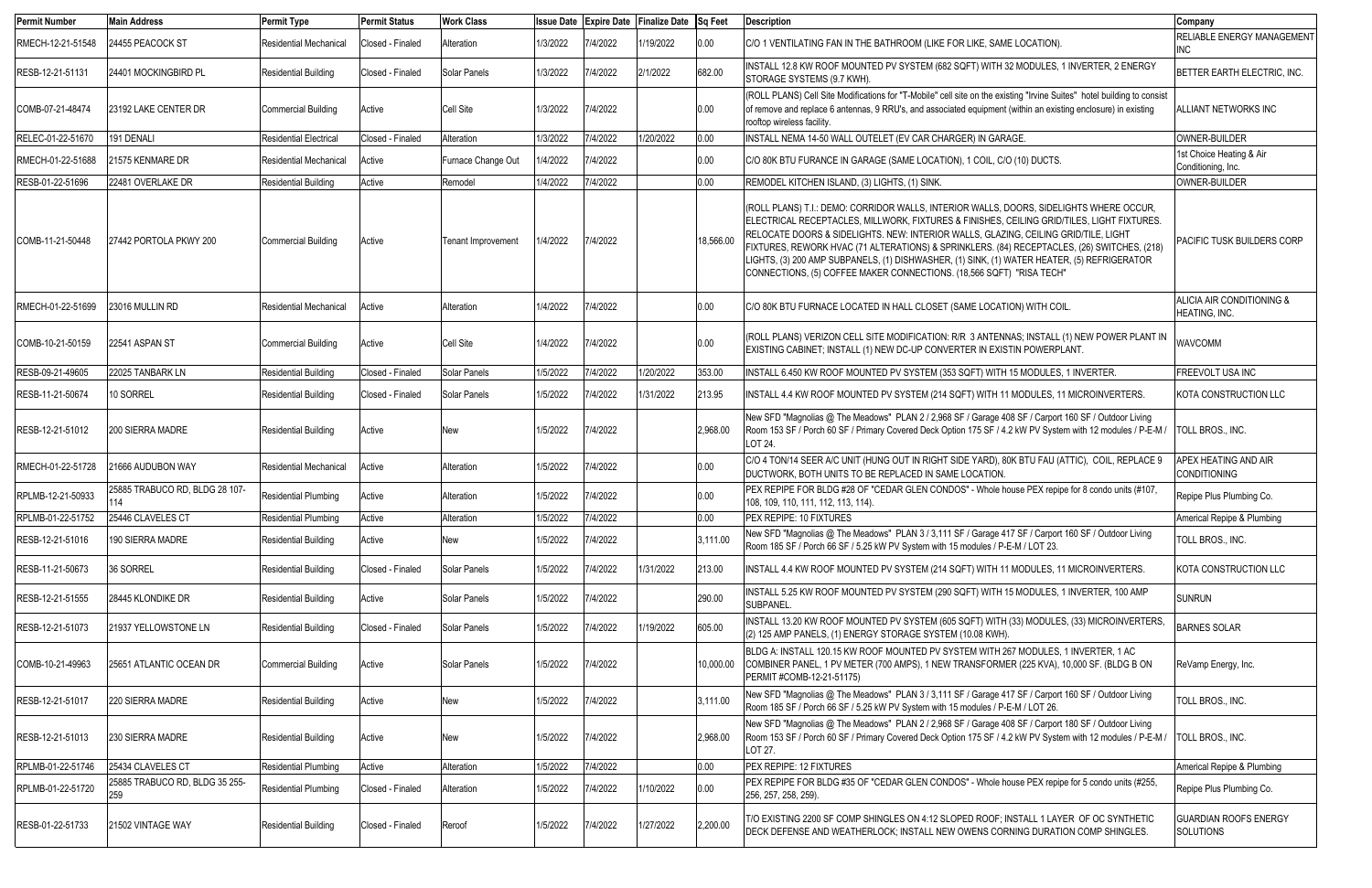| <b>Permit Number</b> | <b>Main Address</b>                                                          | <b>Permit Type</b>            | <b>Permit Status</b> | <b>Work Class</b> | <b>Issue Date</b> |          | <b>Expire Date Finalize Date</b> | <b>Sq Feet</b> | <b>Description</b>                                                                                                                                                                                                                                        | Company                                   |
|----------------------|------------------------------------------------------------------------------|-------------------------------|----------------------|-------------------|-------------------|----------|----------------------------------|----------------|-----------------------------------------------------------------------------------------------------------------------------------------------------------------------------------------------------------------------------------------------------------|-------------------------------------------|
| RESB-12-21-51459     | 44 BONITA VISTA                                                              | <b>Residential Building</b>   | Closed - Finaled     | Solar Panels      | 1/5/2022          | 7/4/2022 | 1/28/2022                        | 203.99         | INSTALL 3.7 KW ROOF MOUNTED PV SYSTEM (204 SQFT) WITH 10 MODULES, 1 INVERTER, 225 AMP PANEI<br>UPGRADE.                                                                                                                                                   | <b>LARSUN SOLAR</b>                       |
| RPLMB-01-22-51753    | 25444 CLAVELES CT                                                            | <b>Residential Plumbing</b>   | Active               | Alteration        | 1/5/2022          | 7/4/2022 |                                  | 0.00           | PEX REPIPE: 10 FIXTURES                                                                                                                                                                                                                                   | Americal Repipe & Plumbing                |
| RELEC-12-21-51141    | 19565 DORADO DR                                                              | <b>Residential Electrical</b> | Active               | Alteration        | 1/5/2022          | 7/4/2022 |                                  | 0.00           | INSTALL 2 - ENERGY STORAGE SYSTEMS (10.08 KWH) TO (E) SOLAR SYSTEM.                                                                                                                                                                                       | <b>SOLAR WATT SOLUTIONS INC</b>           |
| RPLMB-01-22-51723    | 59 RUE MONET                                                                 | Residential Plumbing          | Closed - Finaled     | Alteration        | 1/5/2022          | 7/4/2022 | 1/28/2022                        | 0.00           | <b>PEX REPIPE: 11 FIXTURES, 2 HOSE BIBS.</b>                                                                                                                                                                                                              | ULTIMATE BUILDERS, INC.<br>(REPIPE 1)     |
| RPLMB-12-21-50935    | 25885 TRABUCO RD, BLDG 30 74-81                                              | <b>Residential Plumbing</b>   | Active               | Alteration        | 1/5/2022          | 7/4/2022 |                                  | 0.00           | PEX REPIPE FOR BLDG #30 OF "CEDAR GLEN CONDOS" - Whole house PEX repipe for 8 condo units (#74, 75,<br>76, 77, ,78, 79, 80, 81).                                                                                                                          | Repipe Plus Plumbing Co.                  |
| RPLMB-01-22-51736    | 21221 JASMINES WAY                                                           | <b>Residential Plumbing</b>   | Closed - Finaled     | Alteration        | 1/5/2022          | 7/4/2022 | 2/1/2022                         | 0.00           | <b>PEX REPIPE: 7 FIXTURES</b>                                                                                                                                                                                                                             | Americal Repipe & Plumbing                |
| RPLMB-01-22-51739    | 21231 JASMINES WAY                                                           | <b>Residential Plumbing</b>   | Active               | Alteration        | 1/5/2022          | 7/4/2022 |                                  | 0.00           | <b>PEX REPIPE: 10 FIXTURES</b>                                                                                                                                                                                                                            | Americal Repipe & Plumbing                |
| RPLMB-12-21-50932    | 25885 TRABUCO RD, BLDG 26 123-<br>130                                        | <b>Residential Plumbing</b>   | Closed - Finaled     | Alteration        | 1/5/2022          | 7/4/2022 | 1/21/2022                        | 0.00           | PEX REPIPE FOR BLDG #26 OF "CEDAR GLEN CONDOS" - Whole house PEX repipe for 8 condo units (#123,<br>124, 125, 126, 127, 128, 129, 130).                                                                                                                   | Repipe Plus Plumbing Co.                  |
| RESB-12-21-51075     | 21021 MONISHA                                                                | Residential Building          | Active               | Solar Panels      | 1/5/2022          | 7/4/2022 |                                  | 444.00         | INSTALL 5.6 KW ROOF MOUNTED PV SYSTEM (444 SQFT) WITH 16 MODULES, 1 INVERTER, 1 ENERGY<br>STORAGE SYSTEM (9.6 KWH), 1 BACKUP LOADS PANEL (125 AMPS).                                                                                                      | <b>SUNRUN</b>                             |
| RPLMB-01-22-51742    | 21233 JASMINES WAY                                                           | <b>Residential Plumbing</b>   | Active               | Alteration        | 1/5/2022          | 7/4/2022 |                                  | 0.00           | PEX REPIPE: 10 FIXTURES                                                                                                                                                                                                                                   | Americal Repipe & Plumbing                |
| RESB-12-21-51011     | 210 SIERRA MADRE                                                             | <b>Residential Building</b>   | Active               | New               | 1/5/2022          | 7/4/2022 |                                  | 2,970.00       | New SFD "Magnolias @ The Meadows" PLAN 1 / 2,806 SF, Plus Primary Retreat Option 164 SF / Garage 420 SF /<br>Carport 165 SF / Outdoor Living Room 142 SF / Porch 41 SF / 4.2 kW PV System with 12 modules / P-E-M / LOT 25.                               | TOLL BROS., INC.                          |
| RPLMB-12-21-50934    | 25885 TRABUCO RD, BLDG 29 93-98                                              | <b>Residential Plumbing</b>   | Closed - Finaled     | Alteration        | 1/5/2022          | 7/4/2022 | 1/31/2022                        | 0.00           | PEX REPIPE FOR BLDG #29 OF "CEDAR GLEN CONDOS" - Whole house PEX repipe for 6 condo units (#93, 94,<br>95, 96, 97, 98).                                                                                                                                   | Repipe Plus Plumbing Co.                  |
| RPLMB-01-22-51748    | 25442 CLAVELES CT                                                            | Residential Plumbing          | Active               | Alteration        | 1/5/2022          | 7/4/2022 |                                  | 0.00           | PEX REPIPE: 12 FIXTURES                                                                                                                                                                                                                                   | Americal Repipe & Plumbing                |
| RESB-12-21-51010     | 180 SIERRA MADRE                                                             | <b>Residential Building</b>   | Active               | New               | 1/5/2022          | 7/4/2022 |                                  | 2,970.00       | New SFD "Magnolias @ The Meadows" PLAN 1 / 2,806 SF, Plus Primary Retreat Option 164 SF / Garage 420 SF<br>Carport 165 SF / Outdoor Living Room 142 SF / Porch 41 SF / 4.2 kW PV System with 12 modules / P-E-M / LOT 22                                  | TOLL BROS., INC.                          |
| RESB-12-21-51556     | 24332 FORDVIEW ST                                                            | <b>Residential Building</b>   | Active               | Solar Panels      | 1/5/2022          | 7/4/2022 |                                  | 406.00         | INSTALL 7.35 KW ROOF MOUNTED PV SYSTEM (406 SQFT) WITH 21 MODULES, 1 INVERTER.                                                                                                                                                                            | <b>SUNRUN</b>                             |
| RPLMB-01-22-51738    | 21227 JASMINES WAY                                                           | <b>Residential Plumbing</b>   | Active               | Alteration        | 1/5/2022          | 7/4/2022 |                                  | 0.00           | <b>PEX REPIPE: 7 FIXTURES</b>                                                                                                                                                                                                                             | Americal Repipe & Plumbing                |
| RESB-12-21-51015     | 170 SIERRA MADRE                                                             | <b>Residential Building</b>   | Active               | New               | 1/5/2022          | 7/4/2022 |                                  | 3,296.00       | New SFD "Magnolias @ The Meadows" PLAN 3/3,111 SF, Plus Conservatory Option 185 SF / Garage 417 SF /<br>Carport 190 SF / Outdoor Living Room 185 SF / Porch 58 SF / 5.25 kW PV System with 15 modules / P-E-M / LOT<br>$ 21$ .                            | TOLL BROS., INC.                          |
| RESB-01-22-51730     | 19 RUE FONTAINE                                                              | Residential Building          | Active               | Remodel           | 1/5/2022          | 7/4/2022 |                                  | 179.00         | KITCHEN AND MASTER BATH REMODEL (179 SQFT), CONVERT TUB TO SHOWER ENCLOSURE, (1)<br>DISHWASHER, (1) SINK, (1) TOILET, (6) LIGHTS, (4) SWITCHES, (2) VENT FANS, (1) VENT.                                                                                  | <b>ELITE LIVING CONSTRUCTION</b>          |
| COMB-12-21-51175     | 125691 ATLANTIC OCEAN DR                                                     | <b>Commercial Building</b>    | Active               | Solar Panels      | 1/5/2022          | 7/4/2022 |                                  | 8,000.00       | BLDG B: INSTALL 103.05 KW ROOF MOUNTED PV SYSTEM WITH 229 MODULES, 1 INVERTER, 8,000 SF.<br>(BLDG A ON PERMIT #COMB-10-21-49963)                                                                                                                          | ReVamp Energy, Inc.                       |
| RELEC-01-22-51735    | 24912 CANYON RIM PL                                                          | <b>Residential Electrical</b> | Active               | Alteration        | 1/5/2022          | 7/4/2022 |                                  | 0.00           | 200A MAIN SERVICE PANEL UPGRADE.                                                                                                                                                                                                                          | <b>MEYER ELECTRICAL</b><br>CONTRACTOR INC |
| RESB-01-22-51726     | 24462 VIA SECRETO                                                            | <b>Residential Building</b>   | Active               | Reroof            | 1/5/2022          | 7/4/2022 |                                  | 800.00         | 800 SF PARTIAL RE-ROOF ON PV ARRAY AREA ONLY TO INCLUDE: Tear-off existing tile; No sheathing<br>required; Install one layer of 30# felt (slope = 6:12) and install new comp timberlineHD shingles where solar modules SUNRUN<br>are mounted (0676-0098). |                                           |
| RPLMB-01-22-51760    | 25448 CLAVELES CT                                                            | <b>Residential Plumbing</b>   | Active               | Alteration        | 1/5/2022          | 7/4/2022 |                                  | 0.00           | PEX REPIPE: 12 FIXTURES                                                                                                                                                                                                                                   | Americal Repipe & Plumbing                |
| RPLMB-01-22-51731    | 26642 SHANE DR                                                               | <b>Residential Plumbing</b>   | Active               | Alteration        | 1/5/2022          | 7/4/2022 |                                  | 0.00           | <b>PEX REPIPE: 10 FIXTURES</b>                                                                                                                                                                                                                            | California Repipe Specialist              |
| RESB-12-21-51475     | 26 TAVELLA PL                                                                | <b>Residential Building</b>   | Active               | Solar Panels      | 1/6/2022          | 7/5/2022 |                                  | 357.00         | INSTALL 6.375 KW ROOF MOUNTED PV SYSTEM (357 SQFT) WITH 15 MODULES, 1 INVERTER.                                                                                                                                                                           | <b>Tesla Energy</b>                       |
| COMB-08-21-48810     | 24551 RAYMOND WAY                                                            | <b>Commercial Building</b>    | Active               | Demolition        | 1/6/2022          | 7/5/2022 |                                  | 31,573.00      | Demolish existing, two-story office building (31,573 SF) for new affordable housing ("Mountain View") site.                                                                                                                                               | Resource Environmental, Inc.              |
| RESB-08-21-48690     | 200,202,204,206,208 WINTERBROOK<br>301,303,305,307,309 BLACKROCK<br>BLDG #19 | <b>Residential Building</b>   | Active               | New               | 1/6/2022          | 7/5/2022 |                                  | 14,234.00      | New 10-Plex (Type 1) MFD Building "Silveroak" / 14,234 SF / Garage 4,700 SF / Deck 850 SF / Covered Entry 157<br>SF / P-E-M / BUILDING #19                                                                                                                | LANDSEA HOLDINGS<br><b>CORPORATION</b>    |
| RMECH-01-22-51776    | 8 MALLORCA                                                                   | <b>Residential Mechanical</b> | Active               | Alteration        | 1/6/2022          | 7/5/2022 | 1/25/2022                        | 0.00           | C/O 5T AC IN BACK YARD AND 80K BTU FURNACE IN ATTIC (BOTH IN SAME LOCATION) WITH COIL,<br><b>DISCONNECT.</b>                                                                                                                                              | WHITE MECHANICAL, INC.                    |
| RPLMB-01-22-51778    | 54 RUE FONTAINE                                                              | <b>Residential Plumbing</b>   | Closed - Finaled     | Alteration        | 1/6/2022          | 7/5/2022 | 1/28/2022                        | 0.00           | <b>PEX REPIPE: 12 FIXTURES</b>                                                                                                                                                                                                                            | <b>INTEGRITY REPIPE, INC.</b>             |
| RESB-10-21-50129     | 21035 PROVIDENCE                                                             | <b>Residential Building</b>   | Active               | Solar Panels      | 1/6/2022          | 7/5/2022 |                                  | 220.00         | INSTALL 4.4 KW ROOF MOUNTED PV SYSTEM (220 SQFT) WITH 12 MODULES, 12 MICROINVERTERS, 200<br>AMP PANEL UPGRADE.                                                                                                                                            | Barnes Solar, Inc.                        |
| RMECH-01-22-51777    | 22975 STARBUCK RD                                                            | <b>Residential Mechanical</b> | Active               | Alteration        | 1/6/2022          | 7/5/2022 |                                  | 0.00           | C/O 3T AC IN BACK YARD AND 60K BTU FURNACE IN CLOSET (BOTH IN SAME LOCATION) WITH COIL,<br><b>DISCONNECT.</b>                                                                                                                                             | ALISO AIR, INC.                           |
| CELEC-12-21-51471    | 27121 TOWNE CENTRE DR 150                                                    | <b>Commercial Electrical</b>  | Active               | Alteration        | 1/6/2022          | 7/5/2022 |                                  | 0.00           | RECONFIGURE (29) CEILING LIGHTS, (2) SWITCHES, (8) RECEPTACLES.                                                                                                                                                                                           | LE & RO ELECTRIC INC.                     |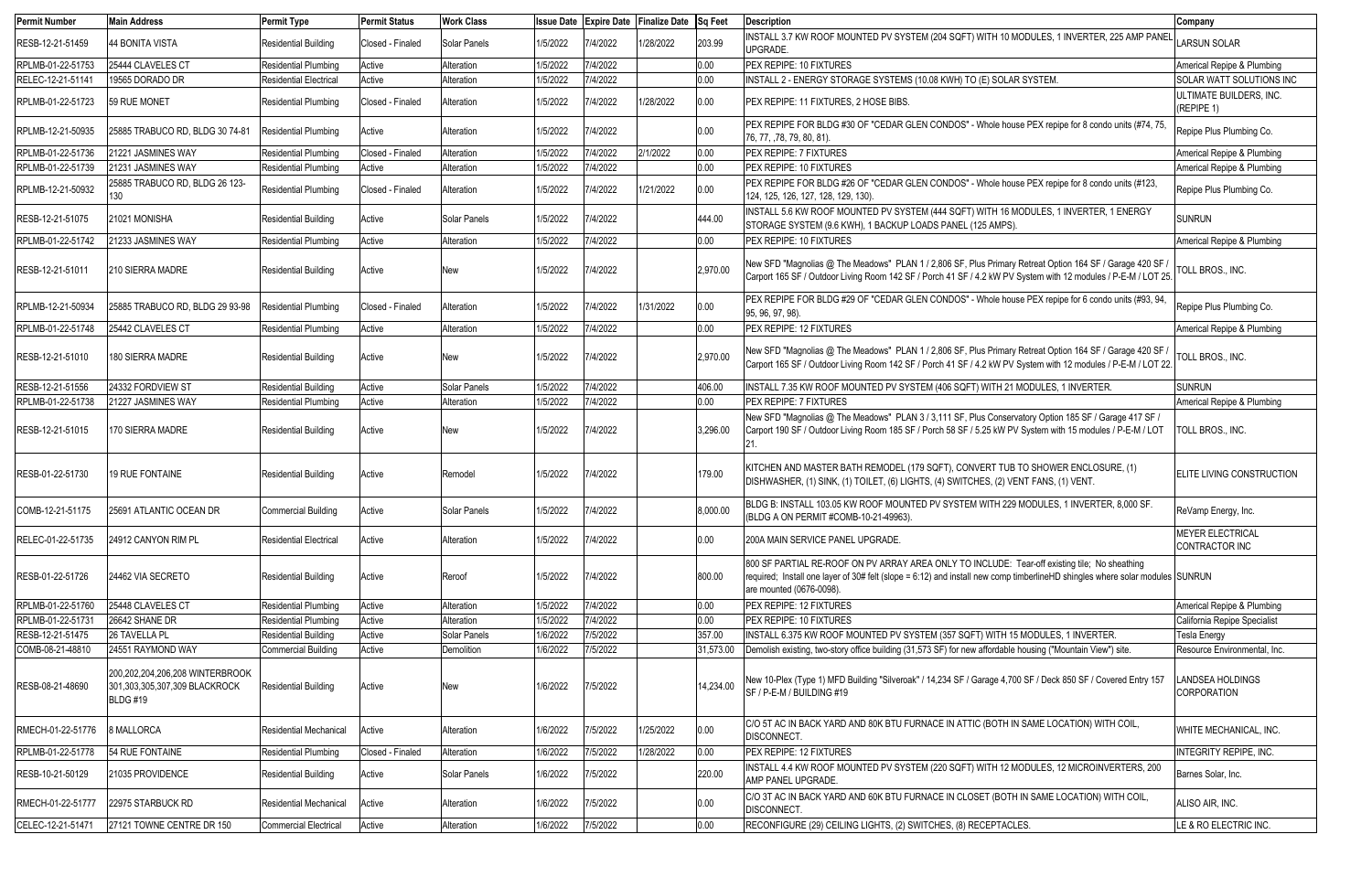| <b>Permit Number</b> | <b>Main Address</b>     | <b>Permit Type</b>            | <b>Permit Status</b> | <b>Work Class</b>                   | <b>Issue Date</b> |           | Expire Date Finalize Date Sq Feet |           | <b>Description</b>                                                                                                                                                                                                                                                                                                                                        | Company                                                |
|----------------------|-------------------------|-------------------------------|----------------------|-------------------------------------|-------------------|-----------|-----------------------------------|-----------|-----------------------------------------------------------------------------------------------------------------------------------------------------------------------------------------------------------------------------------------------------------------------------------------------------------------------------------------------------------|--------------------------------------------------------|
| RESB-11-20-43323     | 22222 ANTHONY DR        | <b>Residential Building</b>   | Closed - Finaled     | Remodel                             | 1/6/2022          | 7/5/2022  | 1/21/2022                         | 550.00    | 1550 SF 2'D FL REMODEL TO CONVERT 1 BEDROOM INTO 2 BEDROOMS AND REMODEL THE BATHROOM: 8<br>REC, 10 LIGHTS, 6 SW, 2 CEILING FANS, 1 VENT. FAN, DUCTWORK, 1 SINK, 1 SHOWER, 1 TOILET. *1/11/22<br>REVISE: REMOVE BATHROOM REMODEL FROM SCOPE, RELOCATE CLOSET, ADD (2) RECEPTACLES.*<br>*1/19/22 REVISE: ADD NEW BEDROOM WITHIN (E) FIRST FLOOR FOOTPRINT.* | WILLIAM JARAMILLO                                      |
| RESB-11-21-50893     | 24242 TWIG ST           | <b>Residential Building</b>   | Active               | Addition                            | 1/6/2022          | 7/5/2022  |                                   | 613.00    | NEW 2-STORY ROOM ADDITION (613 SQFT), (1) MINI SPLIT, (2) SINKS, (2) SHOWERS, (2) TOILETS, (1)<br>WATER HEATER, (16) RECEPTACLES, (10) SWITCHES, (12) LIGHTS, (1) 100 A SUBPANEL                                                                                                                                                                          | OWNER-BUILDER                                          |
| RESB-01-22-51785     | 22686 PINE LAKE LN      | <b>Residential Building</b>   | Closed - Finaled     | Reroof                              | 1/6/2022          | 7/5/2022  | 1/21/2022                         | 1,500.00  | T/O EXISTING 1500 SF COMP SHINGLES ON BOTH HOUSE AND GARAGE ON 4:12 SLOPED ROOF; INSTALL<br>1 LAYER #30 UNDERLAYMENT; INSTALL NEW 30 YEAR COMP SHINGLES.                                                                                                                                                                                                  | Sierra Roof Inc                                        |
| RESB-12-21-51289     | 22712 DUNKENFIELD CIR   | <b>Residential Building</b>   | Closed - Finaled     | Solar Panels                        | 1/6/2022          | 7/5/2022  | 1/14/2022                         | 235.83    | INSTALL 4.160 KW ROOF MOUNTED PV SYSTEM (236 SQFT) WITH 13 MODULES, 1 INVERTER.                                                                                                                                                                                                                                                                           | <b>BETTER EARTH ELECTRIC</b>                           |
| RESB-12-21-51255     | 21 HERON                | <b>Residential Building</b>   | Active               | Solar Panels                        | 1/6/2022          | 7/5/2022  |                                   | 477.00    | INSTALL 8.5 KW ROOF MOUNTED PV SYSTEM (477 SQFT) WITH 20 MODULES, 1 INVERTER, (1) ENERGY<br>STORAGE SYSTEM (13.5 KWH), 200 AMP LOAD CENTER.                                                                                                                                                                                                               | <b>Tesla Energy</b>                                    |
| RESB-11-21-50455     | 24102 LA ROSA DR        | <b>Residential Building</b>   | Active               | Solar Panels                        | 1/7/2022          | 7/6/2022  |                                   | 409.00    | INSTALL 7.6 KW ROOF MOUNTED PV SYSTEM (409 SQFT) WITH 20 MODULES, 20 MICROINVERTERS.                                                                                                                                                                                                                                                                      | <b>SUNSHINE PACIFIC GROUP</b><br>AMERICA INC           |
| RPLMB-01-22-51829    | 22686 MURIN ISLE LN     | <b>Residential Plumbing</b>   | Closed - Finaled     | Alteration                          | 1/7/2022          | 7/6/2022  | 1/28/2022                         | 0.00      | PEX Repipe (whole house repipe - 10 fixtures & 2 hose bibbs)                                                                                                                                                                                                                                                                                              | DTS. Inc.                                              |
| RPLMB-01-22-51832    | 21405 CYPRESSWOOD       | <b>Residential Plumbing</b>   | Active               | Alteration                          | 1/7/2022          | 7/6/2022  |                                   | 0.00      | PEX REPIPE (13 FIXTUERS).                                                                                                                                                                                                                                                                                                                                 | PACIFIC COAST COPPER REPIPE,<br>INC.                   |
| RESB-12-21-51026     | 241 HUCKLEBERRY         | <b>Residential Building</b>   | Active               | New                                 | 1/7/2022          | 7/6/2022  |                                   | 3,572.00  | New SFD "Evergreens @ The Meadows" PLAN 3 / 3,572 SF / Garage 430 SF / Outdoor Living Room 191 SF /<br>Porch 9 SF / 4.9 kW PV System with 14 modules / P-E-M / LOT 8.                                                                                                                                                                                     | TOLL BROS., INC.                                       |
| RPLMB-01-22-51817    | 24432 CORTA CRESTA DR   | <b>Residential Plumbing</b>   | Closed - Finaled     | Alteration                          | 1/7/2022          | 7/6/2022  | 1/13/2022                         | 0.00      | NEW WATER SOFTENER IN GARAGE.                                                                                                                                                                                                                                                                                                                             | West Coast Water Filtration, Inc.                      |
| RESB-12-21-51024     | 211 HUCKLEBERRY         | <b>Residential Building</b>   | Active               | New                                 | 1/7/2022          | 7/6/2022  |                                   | 3,513.00  | New SFD "Evergreens @ The Meadows" PLAN 2 / 3,513 SF / Garage 416 SF / Outdoor Living Room 240 SF /<br>Porch 106 SF / 4.9 kW PV System with 14 modules / P-E-M / LOT 11.                                                                                                                                                                                  | TOLL BROS., INC.                                       |
| RESB-12-21-51023     | 231 HUCKLEBERRY         | <b>Residential Building</b>   | Active               | New                                 | 1/7/2022          | 7/6/2022  |                                   | 3,513.00  | New SFD "Evergreens @ The Meadows" PLAN 2 / 3,513 SF / Garage 416 SF / Outdoor Living Room 240 SF /<br>Porch 106 SF / 4.9 kW PV System with 14 modules / P-E-M / LOT 9.                                                                                                                                                                                   | TOLL BROS., INC.                                       |
| RMECH-01-22-51805    | 24121 PANDORA ST        | <b>Residential Mechanical</b> | Active               | Alteration                          | 1/7/2022          | 7/6/2022  |                                   | 0.00      | C/O 4 TON/14 SEER A/C UNIT (LEFT SIDEYARD), 48K BTU FAU (ATTIC), 1 COIL, AND REPLACE 12<br>DUCTWORK. BOTH UNITS TO BE REPLACED IN SAME LOCATION.                                                                                                                                                                                                          | SERVICE CHAMPIONS, INC.                                |
| RPLMB-01-22-51804    | <b>375 CHAUMONT CIR</b> | <b>Residential Plumbing</b>   | Closed - Finaled     | Alteration                          | 1/7/2022          | 7/6/2022  | 1/14/2022                         | 0.00      | C/O 40 GAL WATER HEATER IN OUTDOOR CLOSET (SAME LOCATION).                                                                                                                                                                                                                                                                                                | OWNER-BUILDER                                          |
| RESB-09-21-49109     | 23015 ASHWOOD           | <b>Residential Building</b>   | Active               | Solar Panels                        | 1/7/2022          | 7/6/2022  |                                   | 379.00    | INSTALL 6.82 KW ROOF MOUTED PV SYSTEM WITH 21 MODULES, 1 INVERTER, 379 SF.                                                                                                                                                                                                                                                                                | <b>ENERGY RENOVATION CENTER</b>                        |
| RELEC-01-22-51816    | 42 CALLE CABRILLO       | <b>Residential Electrical</b> | Closed - Finaled     | Alteration                          | 1/7/2022          | 7/6/2022  | 1/19/2022                         | 0.00      | INSTALL 240 V EV CHARGER IN GARAGE.                                                                                                                                                                                                                                                                                                                       | Allright Electrical Services, Inc.                     |
| RMECH-01-22-51806    | 25885 TRABUCO RD 249    | <b>Residential Mechanical</b> | Active               | Alteration                          | 1/7/2022          | 7/6/2022  |                                   | 0.00      | C/O 2.5T HEAT PUMP IN BACKYARD (SAME LOCATION); AND 30K BTU AIR HANDLER IN INTERIOR CLOSET<br>(SAME LOCATION), 1 COIL, 4 DUCTWORK.                                                                                                                                                                                                                        | SoCal Airflow Pros                                     |
| RPLMB-01-22-51821    | 22121 BROKEN BOW DR     | <b>Residential Plumbing</b>   | Active               | Alteration                          | 1/7/2022          | 7/6/2022  |                                   | 0.00      | C/O TANKLESS WATER HEATER IN GARAGE (SAME LOCATION), PEX REPIPE (8) FIXTURES.**PERMIT<br>REVISED 1/14/22 - ADDED WATER FILTRATION SYSTEM IN GARAGE.**                                                                                                                                                                                                     | OWNER-BUILDER                                          |
| RESB-12-21-51027     | <b>201 HUCKLEBERRY</b>  | <b>Residential Building</b>   | Active               | New                                 | 1/7/2022          | 7/6/2022  |                                   | 3,572.00  | New SFD "Evergreens @ The Meadows" PLAN 3 / 3,572 SF / Garage 430 SF / Outdoor Living Room 191 SF /<br>Porch 9 SF / 4.9 kW PV System with 14 modules / P-E-M / LOT 12.                                                                                                                                                                                    | TOLL BROS., INC.                                       |
| RESB-12-21-51020     | 221 HUCKLEBERRY         | <b>Residential Building</b>   | Active               | New                                 | 1/7/2022          | 7/6/2022  |                                   | 3,411.00  | New SFD "Evergreens @ The Meadows" PLAN 1 / 3,411 SF / Garage 435 SF / Outdoor Living Room 288 SF /<br>Porch 72 SF / 4.9 kW PV System with 14 modules / P-E-M / LOT 10.                                                                                                                                                                                   | TOLL BROS., INC.                                       |
| RESB-01-22-51789     | 24801 PASEO VENDAVAL    | <b>Residential Building</b>   | Active               | Patio Cover (Over 200<br>$sq.$ ft.) | 1/7/2022          | 7/6/2022  |                                   | 280.00    | NEW ALUMINUM PATIO COVER (280 SQFT), (1) FAN, (1) SWITCH, (1) GAS LINE.                                                                                                                                                                                                                                                                                   | PATIOS BY B AND B                                      |
| RESB-01-22-51818     | 12 VERONA LN            | <b>Residential Building</b>   | Active               | Remodel                             | 1/7/2022          | 7/6/2022  |                                   | 0.00      | KITCHEN REMODEL: R/R 1-SINK, 1-DISHWASHER AND INSTALL IN NEW KITCHEN ISLAND; ADD 2 -<br>RECEPTICALES IN KITCHEN ISLAND.                                                                                                                                                                                                                                   | OWNER-BUILDER                                          |
| RPLMB-01-22-51802    | 11 MALLORCA             | <b>Residential Plumbing</b>   | Closed - Finaled     | Alteration                          | 1/7/2022          | 7/6/2022  | 1/21/2022                         | 0.00      | PEX REPIPE: 15 FIXTURES                                                                                                                                                                                                                                                                                                                                   | K KALKA HEATING PLUMBING &<br>AIR INC                  |
| RESB-01-22-51790     | 21856 TICONDEROGA LN    | <b>Residential Building</b>   | Active               | Patio Cover (Over 200<br>$sq.$ ft.) | 1/7/2022          | 7/6/2022  |                                   | 373.00    | NEW ALUMINUM PATIO COVER (373 SQFT), (1) FAN, (1) SWITCH, (6) RECESSED LIGHTS.                                                                                                                                                                                                                                                                            | PATIOS BY B AND B                                      |
| RESB-12-21-51138     | 27 TAVELLA PL           | <b>Residential Building</b>   | Active               | Solar Panels                        | 1/7/2022          | 7/6/2022  |                                   | 234.00    | INSTALL 4.440 KW ROOF MOUNTED PV SYSTEM (234 SQFT) WITH 12 MODULES, 12 MICROINVERTERS TO<br>(E) SOLAR SYSTEM, 200 AMP PANEL UPGRADE, 100 AMP COMBINER, (1) 110V OUTLET, (1) 240V EV<br>OUTLET.                                                                                                                                                            | <b>SUNLUX</b>                                          |
| RPLMB-01-22-51831    | 24662 VIA DEL RIO       | Residential Plumbing          | Closed - Finaled     | Alteration                          | 1/7/2022          | 7/6/2022  | 1/18/2022                         | 0.00      | PEX REPIPE (15 FIXTUERS); C/O 50 GAL WATER HEATER IN GARAGE (SAME LOCATION).                                                                                                                                                                                                                                                                              | PACIFIC COAST COPPER REPIPE,<br>INC.                   |
| COMB-07-21-48083     | 22671 LAKE FOREST DR    | <b>Commercial Building</b>    | Active               | <b>Tenant Improvement</b>           | 1/7/2022          | 7/6/2022  |                                   | 11,430.00 | 11,340 SF INT. T/I FOR "ADVANCE AUTO PARTS" TO INCLUDE: DEMO. INT. WALLS, 2 NEW RESTROOMS,<br>INSTALLATION OF 580'L MAX 10'H STORAGE RACKS; 4 SINKS, 2 TOILETS, 2 TRAP PRIMERS, 1 ELECT. WH,<br>1 WATER FOUNTAIN, 2 FL DRAINS, EXT. TO WATER/SEWER LINES, 2 VENT. FANS, DUCTWORK, 42 REC, 2<br>LIGHTS, 2 SW, 225 SUB PANEL, 1 TIME CLOCK.                 | <b>CORE STATES CONSTRUCTION</b><br><b>SERVICES INC</b> |
| RESB-11-21-50336     | 24672 PASEO VENDAVAL    | <b>Residential Building</b>   | Active               | Solar Panels                        | 1/10/2022         | 7/11/2022 |                                   | 436.00    | INSTALL 8.52 KW ROOF MOUNTED PV SYSTEM (436 SQFT) WITH 24 MODULES, 1 INVERTER.                                                                                                                                                                                                                                                                            | <b>BRIGHT PLANET SOLAR</b>                             |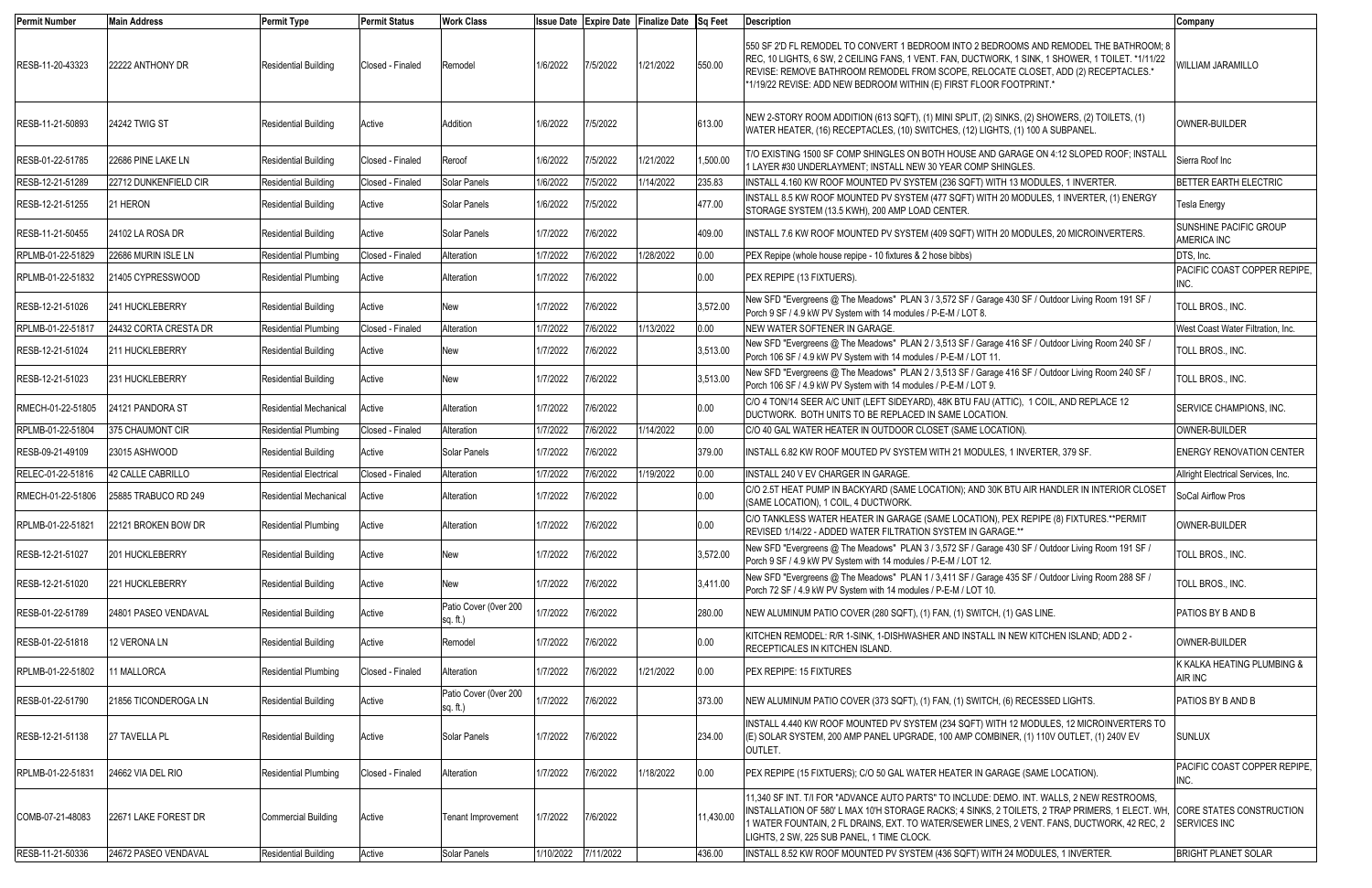| <b>Permit Number</b> | <b>Main Address</b>                               | <b>Permit Type</b>            | <b>Permit Status</b> | <b>Work Class</b>         | <b>Issue Date</b>   |            | Expire Date Finalize Date Sq Feet |           | <b>Description</b>                                                                                                                                                                                                                                                                                                                                          | Company                                       |
|----------------------|---------------------------------------------------|-------------------------------|----------------------|---------------------------|---------------------|------------|-----------------------------------|-----------|-------------------------------------------------------------------------------------------------------------------------------------------------------------------------------------------------------------------------------------------------------------------------------------------------------------------------------------------------------------|-----------------------------------------------|
| RPLMB-01-22-51756    | 25885 TRABUCO RD, BLDG 36 260-                    | <b>Residential Plumbing</b>   | Active               | Alteration                | 1/10/2022           | 7/11/2022  |                                   | 0.00      | PEX REPIPE FOR BLDG #36 OF "CEDAR GLEN CONDOS" - Whole house PEX repipe for 4 condo units (#260,<br>261, 262, 263)                                                                                                                                                                                                                                          | Repipe Plus Plumbing Co.                      |
| RESB-01-22-51797     | 23762 CAVANAUGH RD                                | <b>Residential Building</b>   | Active               | Solar Panels              | 1/10/2022           | 7/11/2022  |                                   | 215.70    | INSTALL 3.905 KW ROOF MOUNTED PV SYSTEM (216 SQFT) WITH 11 MODULES, 1 INVERTER.                                                                                                                                                                                                                                                                             | <b>SUNRUN</b>                                 |
| RESB-01-22-51864     | 22582 CHARWOOD CIR                                | <b>Residential Building</b>   | Active               | Reroof                    | 1/10/2022           | 7/11/2022  |                                   | 3,600.00  | T/O EXISTING TILE (3,600 SQFT) AND REROOF WITH TILE (7.2 PSF), INSTALL FONTANA G-40 SBS<br>UNDERLAYMENT.                                                                                                                                                                                                                                                    | Schiller Roofing, Inc.                        |
| RESB-12-21-51258     | 22686 PINE LAKE LN                                | <b>Residential Building</b>   | Closed - Finaled     | Solar Panels              | 1/10/2022           | 7/11/2022  | 1/21/2022                         | 264.00    | INSTALL 5.18 KW ROOF MOUNTED PV SYSTEM (264 SQFT) WITH 14 MODULES, 14 MICROINVERTERS, (1)<br>ENERGY STORAGE SYSTEM (10.08 KWH), (1) 200 AMP ENPHASE SMART SWITCH, (1) 125 AMP SUBPANEL,<br>225 AMP PANEL UPGRADE                                                                                                                                            | SOLAR OPTIMUM, INC.                           |
| RESB-01-22-51877     | 22726 WATERSIDE LN                                | <b>Residential Building</b>   | Active               | Reroof                    | 1/10/2022           | 7/11/2022  |                                   | 500.00    | T/O 500 SF "FLAT ROOF" AND REROOF WITH TORCH DOWN. *FLAT PORTION ONLY                                                                                                                                                                                                                                                                                       | <b>PEREA ROOFING</b>                          |
| RESB-01-22-51865     | 22481 OVERLAKE DR                                 | Residential Building          | Active               | Remodel                   | 1/10/2022           | 7/11/2022  |                                   | 54.00     | BATHROOM REMODEL (54 SQFT), (1) TUB, (1) SHOWER, (1) VENT FAN, (1) GFCI                                                                                                                                                                                                                                                                                     | OWNER-BUILDER                                 |
| COMB-12-21-51169     | 22641 LAKE FOREST DR 8                            | Commercial Building           | Active               | Tenant Improvement        | 1/10/2022           | 7/11/2022  |                                   | 1,000.00  | INTERIOR T.I. ONLY FOR "ANNIE STYLE SALON": DEMO (E) RESTROOM WALL TO ENLARGE FOR ADA<br>COMPLIANT, RELOCATE SINK; R/R 1 TOILET; CONSTRUCT 65 SF (N) STORAGE ROOM W/I (E) SPACE AND<br>INSTALL NEW SINK; NEW WASHER/DRYER; NEW PORTABLE LOCKER 6'H MAX; 2 (N) SHAMPOO STATIONS;<br>INSTALL (N) NON-FIXED COUNTER/DESK MAX 34"H.; 2 REC/ 22 LIGHTS/1 SWITCH. | TK CONSTRUCTION & DESIGN                      |
| RESB-01-22-51859     | 20702 EL TORO RD, GARAGE 45 392,<br>398, 400, 402 | <b>Residential Building</b>   | Active               | Reroof                    | 1/10/2022           | 7/11/2022  |                                   | 1,000.00  | CARPORT FLAT RE-ROOF TO INCLUDE: T/O 1 LAYER OF EXISTING ROOFING MATERIAL, WOOD REPAIR AS<br>NEEDED, INSTALL SOPREMA COLD PROCESS ROOFING SYSTEM (GARAGE 45; CARPORT #392, 398, 400,<br>402; 1000 SF).                                                                                                                                                      | Hylkema Roofing Dba Superior<br>Roofing       |
| RELEC-12-21-51253    | 48 CASPIAN                                        | <b>Residential Electrical</b> | Active               | Alteration                | 1/10/2022           | 7/11/2022  |                                   | 0.00      | INSTALL (1) ENERGY STORAGE SYSTEM (10.08 KWH), (1) 200 AMP SUBPANEL, (1) ENPOWER SMART<br>SWITCH, TO (E) SOLAR SYSTEM.                                                                                                                                                                                                                                      | SOLARMAX RENEWABLE ENERGY<br>PROVIDER, INC.   |
| RESB-12-21-51371     | 20 VERONA LN                                      | <b>Residential Building</b>   | Closed - Finaled     | Solar Panels              | 1/10/2022           | 7/11/2022  | 1/20/2022                         | 415.00    | INSTALL 8.25 KW ROOF MOUNTED PV SYSTEM (415 SQFT) WITH 22 MODULES, 22 MICROINVERTERS.                                                                                                                                                                                                                                                                       | Solar Optimum                                 |
| RESB-11-21-50879     | 23451 DURYEA DR                                   | <b>Residential Building</b>   | Closed - Finaled     | Solar Panels              | 1/10/2022           | 7/11/2022  | 1/28/2022                         | 252.00    | INSTALL 4.80 KW ROOF MOUNTED PV SYSTEM (252 SQFT) WITH 12 MODULES, 1 INVERTER.                                                                                                                                                                                                                                                                              | SOLAR 360 BUILDING SERVICES,<br>INC.          |
| RESB-01-22-51851     | 22861 BELQUEST DR                                 | <b>Residential Building</b>   | Closed - Finaled     | Demolition                | 1/10/2022           | 7/11/2022  | 1/21/2022                         | 640.00    | DEMO POOL (640 SQFT), KEEP SIDEWALLS, CAP ELEC AND PLUMB.                                                                                                                                                                                                                                                                                                   | Frisch & Sons Construction, Inc.              |
| POOL-01-22-51795     | 20961 MONISHA                                     | <b>Combination Pool/Spa</b>   | Active               | Residential               | 1/10/2022           | 7/11/2022  |                                   | 416.00    | CONSTRUCT 416 SF STANDARD POOL (NO SPA) WITH EQUIPMENT                                                                                                                                                                                                                                                                                                      | California Pools                              |
| RPLMB-01-22-51862    | 26422 CHARFORD WAY                                | <b>Residential Plumbing</b>   | Closed - Withdrawn   | Alteration                | 1/10/2022           | 7/11/2022  | 1/28/2022                         | 0.00      | PEX REPIPE (12 FIXTUERS); CHANGE OUT 40 GAL WATER HEATER IN GARAGE (SAME LOCATION).                                                                                                                                                                                                                                                                         | INTEGRITY REPIPE, INC.                        |
| POOL-01-22-51796     | 13 BARBERRY                                       | Combination Pool/Spa          | Active               | Residential               | 1/10/2022           | 7/11/2022  |                                   | 287.00    | CONSTRUCT 240 SF STANDARD POOL AND 47 SF SPA (287 SF TT) WITH EQUIPMENT; EXTEND GAS TO<br>NEW BBQ AND NEW FIRE PIT; EXTEND ELEC TO NEW BBQ.                                                                                                                                                                                                                 | AQUA SCAPES POOLS & SPAS                      |
| RPLMB-01-22-51852    | 26126 HILLSFORD PL                                | <b>Residential Plumbing</b>   | Active               | Alteration                | 1/10/2022           | 7/11/2022  |                                   | 0.00      | PEX REPIPE: 9 FIXTURES, 2 HOSE BIBS.                                                                                                                                                                                                                                                                                                                        | SEVERSON PLUMBING, INC.                       |
| RESB-01-22-51915     | 28434 BOULDER DR                                  | <b>Residential Building</b>   | Active               | Remodel                   | 1/11/2022           | 7/11/2022  |                                   | 0.00      | KITCHEN REMODEL, (4) RECEPTACLES, (1) SWITCH, (1) DISHWASHER, (1) SINK, (1) GAS OUTLET.                                                                                                                                                                                                                                                                     | <b>BROUWER CONSTRUCTION</b><br><b>COMPANY</b> |
| RPLMB-01-22-51883    | 24746 VIA DEL RIO                                 | Residential Plumbing          | Closed - Finaled     | Alteration                | 1/11/2022           | 17/11/2022 | 1/28/2022                         | 0.00      | PEX REPIPE (11 FIXTUERS).                                                                                                                                                                                                                                                                                                                                   | G&W Plumbing, Inc.                            |
| RPLMB-01-22-51887    | 26051 DUNBAR DR                                   | <b>Residential Plumbing</b>   | Closed - Finaled     | Alteration                | 1/11/2022           | 7/11/2022  | 1/24/2022                         | 0.00      | PEX REPIPE: 13 FIXTURES, 3 HOSE BIBS.                                                                                                                                                                                                                                                                                                                       | ULTIMATE BUILDERS, INC.<br>(REPIPE 1)         |
| COMB-07-21-47989     | 20081 ELLIPSE                                     | <b>Commercial Building</b>    | Active               | <b>Tenant Improvement</b> | 1/11/2022           | 7/11/2022  |                                   | 12.732.00 | T.I. (12,732 SF) for "Oakley MES Office" - Interior office remodel to include new non-load bearing partitions, ceilings,<br>and doors in office area, breakroom, and egress corridor. 144-Rec 42-Lights 7-Switches; 1-Mech Alt. (9 air<br>in/outlets) Relocation of 2-Thermostats.                                                                          | THH Construction, Inc.                        |
| RPLMB-01-22-51902    | 25885 TRABUCO RD, BLDG 43 26-33                   | <b>Residential Plumbing</b>   | Active               | Alteration                | 1/11/2022           | 7/11/2022  |                                   | 0.00      | PEX REPIPE FOR BLDG #43 OF "CEDAR GLEN CONDOS" - Whole house PEX repipe for 8 condo units (#26, 27,<br>28, 29, 30, 31, 32, 33).                                                                                                                                                                                                                             | Repipe Plus Plumbing Co.                      |
| RPLMB-01-22-51919    | 22 LA SOLITA                                      | <b>Residential Plumbing</b>   | Active               | Alteration                | 1/12/2022           | 7/11/2022  |                                   | 0.00      | PEX REPIPE: 18 FIXTURES, 3 HOSE BIBS; INSTALL NEW 11 GAL TANKLESS WATER HEATER IN GARAGE.                                                                                                                                                                                                                                                                   | ULTIMATE BUILDERS, INC.<br>(REPIPE 1)         |
| RESB-01-22-51945     | 21931 CAYUGA LN                                   | <b>Residential Building</b>   | Active               | Stucco Siding             | 1/13/2022           | 7/12/2022  |                                   | 250.00    | REMOVE (E) SIDING ON FRONT AND SIDE OF GARAGE, REPLACE WITH STUCCO (APPROX 250 SQFT).                                                                                                                                                                                                                                                                       | TUSCANY BUILDERS                              |
| RESB-11-21-50903     | 268 PINNACLE DRIVE                                | <b>Residential Building</b>   | Active               | Solar Panels              | 1/13/2022           | 7/12/2022  |                                   | 410.00    | INSTALL 8.295 KW ROOF MOUNTED PV SYSTEM (410 SQFT) WITH 21 MODULES, 1 INVERTER.                                                                                                                                                                                                                                                                             | <b>ELECTRICARE INC</b>                        |
| RESB-01-22-51691     | 1147 VIEJO HILLS DRIVE                            | <b>Residential Building</b>   | Active               | Solar Panels              | 1/13/2022           | 7/12/2022  |                                   | 274.00    | INSTALL 4.9 KW ROOF MOUNTED PV SYSTEM (274 SQFT) WITH 14 MODULES, 14 MICROINVERTERS. 125<br>AMP ENPHASE COMBINER.                                                                                                                                                                                                                                           | ILUM SOLAR                                    |
| RPLMB-01-22-51950    | 24266 LARKWOOD LN                                 | <b>Residential Plumbing</b>   | Closed - Finaled     | <b>Water Heater</b>       | 1/13/2022           | 7/12/2022  | 1/28/2022                         | 0.00      | C/O EXISTING WATER HEATER AND REPLACE WITH TANKLESS WATER HEATER IN (SAME LOCATION).                                                                                                                                                                                                                                                                        | OWNER/BUILDER                                 |
| RELEC-01-22-51943    | 29 VIAGGIO LN                                     | <b>Residential Electrical</b> | Active               | Alteration                | 1/13/2022           | 7/12/2022  |                                   | 0.00      | INSTALL (4) LED LIGHTS IN GARAGE.                                                                                                                                                                                                                                                                                                                           | OWNER-BUILDER                                 |
| RMECH-01-22-51944    | 29 VIAGGIO LN                                     | Residential Mechanical        | Active               | Alteration                | 1/13/2022           | 7/12/2022  |                                   | 0.00      | DUCTWORK (17).                                                                                                                                                                                                                                                                                                                                              | <b>ECONO AIR</b>                              |
| RESB-01-22-51693     | 2234 ARROYO VIEJO COURT                           | <b>Residential Building</b>   | Closed - Finaled     | Solar Panels              | 1/13/2022           | 7/12/2022  | 1/25/2022                         | 531.00    | INSTALL 9.66 KW ROOF MOUNTED PV SYSTEM (531 SQFT) WITH 23 MODULES, 1 INVERTER.                                                                                                                                                                                                                                                                              | <b>ILUM SOLAR</b>                             |
| POOL-01-22-51958     | 23312 BUCKLAND LN                                 | Combination Pool/Spa          | Active               | Residential               | 1/13/2022           | 7/12/2022  |                                   | 0.00      | ADD BAJA SHELF TO (E) POOL, EXTEND SPA BY 5' INTO POOL FOOTPRINT, EXTEND GAS AND<br>ELECTRICAL LINES FOR BBQ ISLAND AND FUTURE FIREPLACE (FIREPLACE ON SEPARATE PERMIT).                                                                                                                                                                                    | LILLYWHITE POOLS                              |
| RELEC-01-22-51948    | 25735 WILLIAMSBURG CT                             | <b>Residential Electrical</b> | Active               | Meter                     | 1/13/2022 7/12/2022 |            |                                   | 0.00      | 200 AMP PANEL UPGRADE                                                                                                                                                                                                                                                                                                                                       | <b>SUNRUN</b>                                 |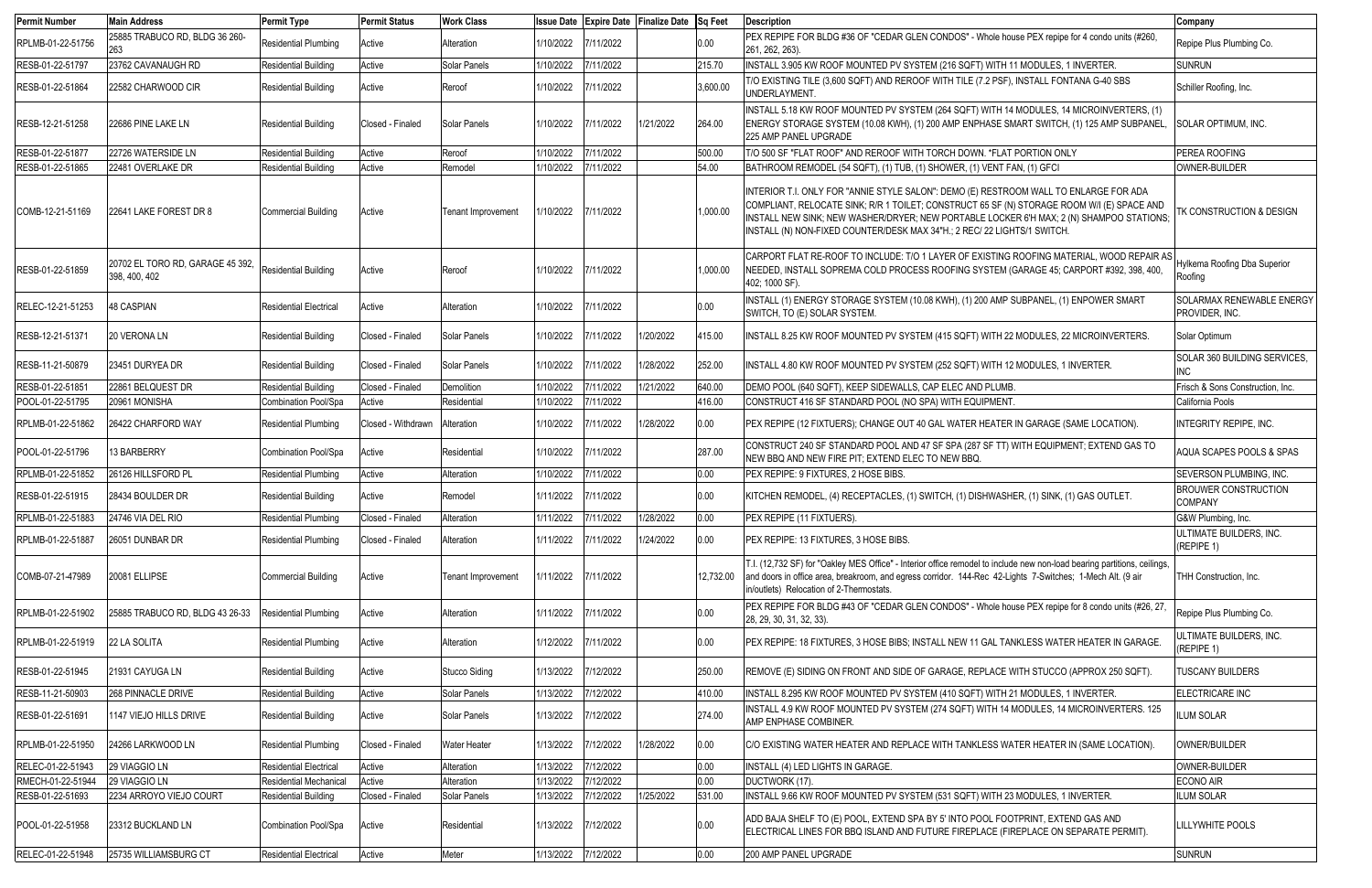| <b>Permit Number</b> | <b>Main Address</b>                                 | <b>Permit Type</b>            | <b>Permit Status</b> | <b>Work Class</b>                 |           |           | Issue Date Expire Date Finalize Date Sq Feet |          | <b>Description</b>                                                                                                                                                                                              | Company                                    |
|----------------------|-----------------------------------------------------|-------------------------------|----------------------|-----------------------------------|-----------|-----------|----------------------------------------------|----------|-----------------------------------------------------------------------------------------------------------------------------------------------------------------------------------------------------------------|--------------------------------------------|
| RMECH-01-22-51946    | 23133 CHERRY AV                                     | Residential Mechanical        | Active               | Furnace Change Out                | /13/2022  | 7/12/2022 |                                              | 0.00     | C/O 60K BTU FURNACE IN INTERIOR CLOSET (SAME LOCATION).                                                                                                                                                         | SADDLEBACK PLUMBING INC                    |
| RESB-01-22-51954     | 21286 VALEWOOD                                      | <b>Residential Building</b>   | Active               | Windows                           | 1/13/2022 | 7/12/2022 |                                              | 0.00     | R/R 1 WINDOW AND 1 DOOR (LIKE FOR LIKE, SAME LOCATION)                                                                                                                                                          | DREAMSTYLE REMODELING OF<br>CALIFORNIA INC |
| RESB-01-22-51784     | 19702 TORRES WAY                                    | <b>Residential Building</b>   | Active               | Patio Cover (0ver 200<br>sa. ft.) | 1/13/2022 | 7/12/2022 |                                              | 422.00   | CONSTRUCT (1) - 247 SF SOLID PATIO COVER AND (1) - 175 SF LATTICE PATIO COVER TOTALING 422 SF;<br>LIGHTS, 1 SW, 1 FAN, 1 HEATER.                                                                                | ATLAS POOLS INC                            |
| RESB-01-22-51830     | 500 ESCENICO                                        | <b>Residential Building</b>   | Active               | Patio Cover (0ver 200<br>sq. ft.) | /13/2022  | 7/12/2022 |                                              | 400.00   | NEW SOLID ROOF PATIO COVER (400 SQFT) WITH ELECT. (3) RECEPTACLES, (9) LIGHTS, (2) SWITCHES.                                                                                                                    | OWNER-BUILDER                              |
| RESB-01-22-51694     | 28 CALOTTE PL                                       | <b>Residential Building</b>   | Active               | Solar Panels                      | 1/13/2022 | 7/12/2022 |                                              | 235.00   | INSTALL 4.200 KW ROOF MOUNTED PV SYSTEM (235 SQFT) WITH 12 MODULES, 12 MICROINVERTERS, 125<br><b>AMP ENPHASE COMBINER</b>                                                                                       | <b>ILUM SOLAR</b>                          |
| RPLMB-01-22-51947    | 26431 SANDY CREEK                                   | <b>Residential Plumbing</b>   | Active               | Alteration                        | 1/13/2022 | 7/12/2022 |                                              | 0.00     | C/O 40 GAL WATER HEATER IN GARAGE (SAME LOCATION).                                                                                                                                                              | SERVICE CHAMPIONS, INC.                    |
| COMB-01-22-51822     | 25671 COMMERCENTRE DR                               | Commercial Building           | Active               | <b>Tenant Improvement</b>         | 1/13/2022 | 7/12/2022 |                                              | 100.00   | CONSTRUCT 4 - NEW NON-LOAD BEARING PARTION WALLS IN EXISTING OFFICE TO CREATE 4 NEW<br>SPACES FOR "APPLIED COMPOSITE".                                                                                          | ELEGANT CONSTRUCTION INC                   |
| RPLMB-01-22-51962    | 22265 NEWBRIDGE DR                                  | <b>Residential Plumbing</b>   | Active               | Alteration                        | 1/13/2022 | 7/12/2022 |                                              | 0.00     | C/O 40 GAL WATER HEATER IN GARAGE (SAME LOCATION).                                                                                                                                                              | <b>FAST WATER HEATER</b>                   |
| RPLMB-01-22-51960    | 89 RUE MONET                                        | Residential Plumbing          | Closed - Finaled     | Alteration                        | 1/13/2022 | 7/12/2022 | 1/28/2022                                    | 0.00     | PEX REPIPE: 12 FIXTURES, 2 HOSE BIBS.                                                                                                                                                                           | ULTIMATE BUILDERS, INC.<br>(REPIPE 1)      |
| RESB-01-22-51952     | 28452 YOSEMITE DR                                   | <b>Residential Building</b>   | Closed - Finaled     | Remodel                           | 1/13/2022 | 7/12/2022 | 1/28/2022                                    | 0.00     | <b>INSTALL WALK-IN TUB.</b>                                                                                                                                                                                     | COMPLETE CONSTRUCTION<br>PARTNERSHIPS      |
| POOL-01-22-51783     | 19702 TORRES WAY                                    | Combination Pool/Spa          | Active               | Residential                       | 1/13/2022 | 7/12/2022 |                                              | 680.00   | REMODEL (E) 680 SF STANDARD POOL AND SPA WITH EQUIPMENT; EXTEND ELEC & GAS FOR NEW BBQ<br>NEW FIRE PLACE.                                                                                                       | ATLAS POOLS INC                            |
| RPLMB-01-22-51981    | 26242 MORNING GLEN                                  | <b>Residential Plumbing</b>   | Closed - Finaled     | Alteration                        | 1/14/2022 | 7/13/2022 | 1/19/2022                                    | 0.00     | <b>PEX REPIPE (14) FIXTURES</b>                                                                                                                                                                                 | <b>AMERICAL REPIPE</b>                     |
| RESB-01-22-51986     | 25118 CINERIA WAY                                   | <b>Residential Building</b>   | Active               | Patio Cover (0ver 200<br>sa. ft.) | 1/14/2022 | 7/13/2022 |                                              | 326.00   | CONSTRUCT 326 SF ATTACHED SOLID ROOF ALUMINUM PATIO COVER (ICC ESR# 1953); 1 SW, 6 LIGHTS, 2<br>FANS.                                                                                                           | PATIO WAREHOUSE, INC.                      |
| RELEC-01-22-51983    | <b>24322 TWIG ST</b>                                | <b>Residential Electrical</b> | Active               | Meter                             | 1/14/2022 | 7/13/2022 |                                              | 0.00     | 200 AMP PANEL UPGRADE                                                                                                                                                                                           | <b>SUNRUN</b>                              |
| RESB-01-22-51750     | 26035 FALLBROOK                                     | <b>Residential Building</b>   | Active               | Solar Panels                      | 1/14/2022 | 7/13/2022 |                                              | 452.00   | INSTALL 8.74 KW ROOF MOUNTED PV SYSTEM (452 SQFT) WITH 23 MODULES, 1 INVERTER.                                                                                                                                  | AMECO SOLAR LLC                            |
| RESB-01-22-51987     | 45 VIAGGIO LN                                       | <b>Residential Building</b>   | Active               | Patio Cover (0ver 200<br>sq. ft.) | 1/14/2022 | 7/13/2022 |                                              | 417.00   | CONSTRUCT 417 SF ATTACHED SOLID ROOF ALUMINUM PATIO COVER; 12 LIGHTS; 5 REC; 4 SW; 1 -<br>CEILING FAN.                                                                                                          | PATIO WAREHOUSE, INC.                      |
| RESB-01-22-51979     | <b>25671 LE PARC</b>                                | <b>Residential Building</b>   | Active               | Remodel                           | 1/14/2022 | 7/13/2022 |                                              | 0.00     | BATHROOM REMODEL (2ND FLOOR), APPROX 58 SF; R/R BATHTUB AND ACRYLIC WALLS; REPLACE<br>MIXING VALVE; R/R 1-SINK; 1-TOILET; R/R 1-LIGHT AND INSTALL IN NEW LOCATION; 1-GFCI SWITCH; R/R 1-<br><b>EXHAUST FAN.</b> | AMERICAN HOME REMODELING.                  |
| CELEC-01-22-51980    | 24545 1/2 RAYMOND                                   | <b>Commercial Electrical</b>  | Closed - Finaled     | Meter                             | 1/14/2022 | 7/13/2022 | 1/19/2022                                    | 0.00     | TEMP POWER POLE (200 AMPS)                                                                                                                                                                                      | Power Plus                                 |
| RESB-01-22-51858     | 20702 EL TORO RD, GARAGE 44<br>#399,401,403-405,413 | <b>Residential Building</b>   | Active               | Reroof                            | 1/18/2022 | 7/18/2022 |                                              | 1,600.00 | GARAGE FLAT RE-ROOF TO INCLUDE: T/O 1 LAYER OF EXISTING ROOFING MATERIAL, WOOD REPAIR AS<br>NEEDED, INSTALL SOPREMA COLD PROCESS ROOFING SYSTEM (GARAGE 44; CARPORTS #399,401,403-<br>405, 413; 1600 SF).       | Hylkema Roofing Dba Superior<br>Roofing    |
| RESB-01-22-51855     | 20702 EL TORO RD, GARAGE 41 307-                    | Residential Building          | Active               | Reroof                            | 1/18/2022 | 7/18/2022 |                                              | 1,600.00 | GARAGE FLAT RE-ROOF TO INCLUDE: T/O 1 LAYER OF EXISTING ROOFING MATERIAL, WOOD REPAIR AS<br>NEEDED, INSTALL SOPREMA COLD PROCESS ROOFING SYSTEM (GARAGE 41; CARPORTS #307-312; 1600<br>SF).                     | Hylkema Roofing Dba Superior<br>Roofing    |
| RMECH-01-22-52013    | 25032 PASEO CIPRES                                  | <b>Residential Mechanical</b> | Active               | Remodel                           | 1/18/2022 | 7/18/2022 |                                              | 0.00     | CHANGE OUT (1) DUCT                                                                                                                                                                                             | <b>SERVICE CHAMPIONS, INC.</b>             |
| RELEC-01-22-51824    | 19124 ALTON PKY                                     | <b>Residential Electrical</b> | Active               | Alteration                        | 1/18/2022 | 7/18/2022 |                                              | 0.00     | REPLACE (E) 100A METER PEDESTAL; SAME LOCATION, LIKE FOR LIKE (CONTROLS COMMON AREA<br>LIGHTING AND IRRIGATION).                                                                                                | Horizon Lighting, Inc.                     |
| RESB-01-22-51747     | 24462 VIA SECRETO                                   | <b>Residential Building</b>   | Active               | Solar Panels                      | 1/18/2022 | 7/18/2022 |                                              | 387.00   | INSTALL 7.0 KW ROOF MOUNTED PV SYSTEM (387 SQFT) WITH 20 MODULES, 1 INVERTER TO (E) SOLAR<br>SYSTEM.                                                                                                            | <b>SUNRUN</b>                              |
| RPLMB-01-22-51890    | 25434 CLAVELES CT                                   | <b>Residential Plumbing</b>   | Active               | Alteration                        | 1/18/2022 | 7/18/2022 |                                              | 0.00     | C/O 40 GAL WATER HEATER IN THE KITCHEN (SAME LOCATION).                                                                                                                                                         | <b>FAST WATER HEATER</b>                   |
| RPLMB-01-22-52024    | 22995 ASHWOOD                                       | Residential Plumbing          | Closed - Finaled     | Alteration                        | 1/18/2022 | 7/18/2022 | 1/27/2022                                    | 0.00     | PEX REPIPE, (14) FIXTURES, (3) HOSE BIBS.                                                                                                                                                                       | ULTIMATE BUILDERS, INC.<br>(REPIPE 1)      |
| RPLMB-01-22-52026    | 24671 BELGREEN PL                                   | Residential Plumbing          | Active               | Alteration                        | 1/18/2022 | 7/18/2022 |                                              | 0.00     | PEX REPIPE, (9) FIXTURES, (2) HOSE BIBS, C/O 50 GAL WATER HEATER IN GARAGE (SAME LOCATION).                                                                                                                     | ULTIMATE BUILDERS, INC.<br>(REPIPE 1)      |
| RPLMB-01-22-51899    | 21168 GLADIOLOS WAY                                 | <b>Residential Plumbing</b>   | Active               | Alteration                        | 1/18/2022 | 7/18/2022 |                                              | 0.00     | C/O 40 GAL WATER HEATER IN THE KITCHEN (SAME LOCATION).                                                                                                                                                         | <b>FAST WATER HEATER</b>                   |
| RESB-01-22-52005     | 25071 SHAVER LAKE CIR                               | <b>Residential Building</b>   | Active               | Reroof                            | 1/18/2022 | 7/18/2022 |                                              | 2,700.00 | T/O 2700 SF 5:12 SLOPED TILE ROOF; REPLACE SHEATHING AS NEEDED, INSTALL 2-LAYERS OF #30<br>UNDERLAYMENT, INSTALL NEW EAGLE BELL AIR (9.7 PSF PER IAPMO ER-1900).                                                | PREMIUM ROOFING SYSTEMS                    |
| RPLMB-01-22-51963    | 83 CARRIAGE DR                                      | <b>Residential Plumbing</b>   | Active               | Alteration                        | 1/18/2022 | 7/18/2022 |                                              | 0.00     | C/O 50 GAL WATER HEATER IN GARAGE (SAME LOCATION).                                                                                                                                                              | <b>FAST WATER HEATER</b>                   |
| RMECH-01-22-52020    | 22722 WATERSIDE LN                                  | <b>Residential Mechanical</b> | Closed - Finaled     | Alteration                        | 1/18/2022 | 7/18/2022 | 1/26/2022                                    | 0.00     | C/O 100K BTU FURNACE LOCATED IN INDOOR CLOSET (SAME LOCATION).                                                                                                                                                  | <b>RICK'S HEATING AND AIR</b>              |
| RMECH-01-22-52014    | 22002 TRAILWAY LN                                   | <b>Residential Mechanical</b> | Active               | Air Conditioner                   | 1/18/2022 | 7/18/2022 |                                              | 0.00     | C/O 100K BTU FURANCE IN GARAGE (SAME LOCATION).                                                                                                                                                                 | <b>SERVICE CHAMPIONS, INC.</b>             |
| RELEC-01-22-51825    | 19074 ALTON PKY                                     | <b>Residential Electrical</b> | Active               | Alteration                        | 1/18/2022 | 7/18/2022 |                                              | 0.00     | REPLACE (E) 100A METER PEDESTAL; SAME LOCATION, LIKE FOR LIKE (CONTROLS COMMON AREA<br>LIGHTING AND IRRIGATION).                                                                                                | Horizon Lighting, Inc.                     |
| RPLMB-01-22-52025    | 25226 CINNAMON RD                                   | <b>Residential Plumbing</b>   | Active               | Alteration                        | 1/18/2022 | 7/18/2022 |                                              | 0.00     | PEX REPIPE, (14) FIXTURES, (2) HOSE BIBS.                                                                                                                                                                       | ULTIMATE BUILDERS, INC.<br>(REPIPE 1)      |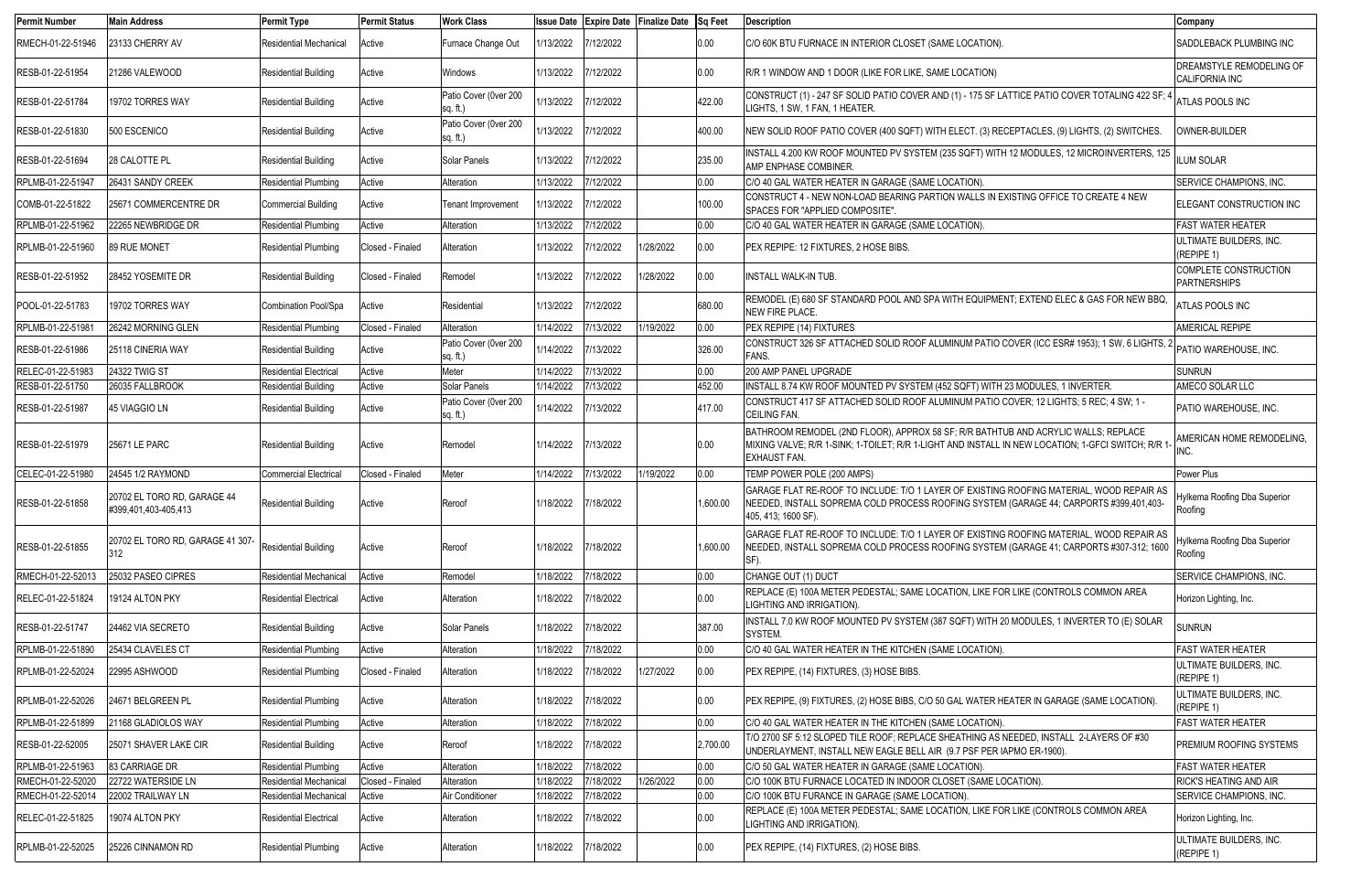| <b>Permit Number</b> | <b>Main Address</b>                                 | <b>Permit Type</b>            | <b>Permit Status</b> | <b>Work Class</b>                 |           |           | Issue Date Expire Date Finalize Date Sq Feet |          | <b>Description</b>                                                                                                                                                                                                                                                                                                                                                                         | Company                                       |
|----------------------|-----------------------------------------------------|-------------------------------|----------------------|-----------------------------------|-----------|-----------|----------------------------------------------|----------|--------------------------------------------------------------------------------------------------------------------------------------------------------------------------------------------------------------------------------------------------------------------------------------------------------------------------------------------------------------------------------------------|-----------------------------------------------|
| RESB-01-22-51856     | 20702 EL TORO RD, GARAGE 42 305-<br>306,321-324     | Residential Building          | Active               | Reroof                            | 1/18/2022 | 7/18/2022 |                                              | 1,600.00 | GARAGE FLAT RE-ROOF TO INCLUDE: T/O 1 LAYER OF EXISTING ROOFING MATERIAL, WOOD REPAIR AS<br>NEEDED, INSTALL SOPREMA COLD PROCESS ROOFING SYSTEM (GARAGE 42; CARPORTS #305-306, 321,<br>332, 333, 324; 1600 SF).                                                                                                                                                                            | Hylkema Roofing Dba Superior<br>Roofing       |
| RESB-01-22-51857     | 20702 EL TORO RD, GARAGE 43<br>#406,409,411-412     | Residential Building          | Active               | Reroof                            | 1/18/2022 | 7/18/2022 |                                              | 1,000.00 | GARAGE FLAT RE-ROOF TO INCLUDE: T/O 1 LAYER OF EXISTING ROOFING MATERIAL, WOOD REPAIR AS<br>NEEDED, INSTALL SOPREMA COLD PROCESS ROOFING SYSTEM (GARAGE 43; CARPORTS #406, 409, 411-<br>412; 1000 SF).                                                                                                                                                                                     | Hylkema Roofing Dba Superior<br>Roofing       |
| RPLMB-01-22-51898    | 22271 VISTA VERDE DR                                | Residential Plumbing          | Active               | Alteration                        | 1/18/2022 | 7/18/2022 |                                              | 0.00     | C/O 40 GAL WATER HEATER IN UTILITY ROOM (SAME LOCATION).                                                                                                                                                                                                                                                                                                                                   | <b>FAST WATER HEATER</b>                      |
| RELEC-10-21-50000    | 19601 TORRES WAY                                    | <b>Residential Electrical</b> | Closed - Finaled     | Alteration                        | 1/18/2022 | 7/18/2022 | 1/24/2022                                    | 0.00     | ADD ENERGY STORAGE SYSTEM (24 KWH) AND LOADS PANEL (100 AMP) TO (E) SOLAR SYSTEM                                                                                                                                                                                                                                                                                                           | New Leaf Electric, Inc.                       |
| SIGN-01-22-52017     | 22671 LAKE FOREST DR                                | Sign                          | Active               | <b>Wall Sign</b>                  | 1/18/2022 | 7/18/2022 |                                              | 160.00   | 2-Illuminated Wall Signs (Channel-Letter) for "Pep Boys"; Includes electrical for signs.                                                                                                                                                                                                                                                                                                   | Signature Signs                               |
| RELEC-01-22-51823    | 18873 ALTON PKY                                     | <b>Residential Electrical</b> | Active               | Alteration                        | 1/18/2022 | 7/18/2022 |                                              | 0.00     | REPLACE (E) 100A METER PEDESTAL; SAME LOCATION, LIKE FOR LIKE (CONTROLS COMMON AREA<br>LIGHTING AND IRRIGATION).                                                                                                                                                                                                                                                                           | Horizon Lighting, Inc.                        |
| RPLMB-01-22-52015    | 22692 MADRID DR                                     | <b>Residential Plumbing</b>   | Active               | <b>Water Heater</b>               | 1/18/2022 | 7/18/2022 |                                              | 0.00     | C/O 40 GAL WATER HEATER IN INTERIOR CLOSET (SAME LOCATION).                                                                                                                                                                                                                                                                                                                                | <b>SERVICE CHAMPIONS, INC</b>                 |
| RPLMB-01-22-51885    | 17 MALLORCA                                         | <b>Residential Plumbing</b>   | Active               | Alteration                        | 1/18/2022 | 7/18/2022 |                                              | 0.00     | C/O 50 GAL WATER HEATER IN GARAGE (SAME LOCATION).                                                                                                                                                                                                                                                                                                                                         | <b>FAST WATER HEATER</b>                      |
| COMB-08-21-48886     | 20162 WINDROW DR                                    | <b>Commercial Building</b>    | Active               | <b>Tenant Improvement</b>         | 1/18/2022 | 7/18/2022 |                                              | 0.00     | Add a new split level cooling system to serve the existing "Applied Medical - IDF Room" which is located on the<br>second floor of L202 Building: New rooftop condensing unit including anchorage to a new pad on roof, one fan coil,<br>one condensate drain, and two (2) electrical disconnects.                                                                                         | LCS CONSTRUCTORS INC                          |
| RESB-01-22-51854     | 20702 EL TORO RD, GARAGE 40<br>#407,408,410,414-416 | <b>Residential Building</b>   | Active               | Reroof                            | 1/18/2022 | 7/18/2022 |                                              | 1,600.00 | GARAGE FLAT RE-ROOF TO INCLUDE: T/O 1 LAYER OF EXISTING ROOFING MATERIAL, WOOD REPAIR AS<br>NEEDED, INSTALL SOPREMA COLD PROCESS ROOFING SYSTEM (GARAGE 40; CARPORTS #407-408,414-<br>416; 1600 SF).                                                                                                                                                                                       | Hylkema Roofing Dba Superior<br>Roofing       |
| RESB-01-22-52022     | 22461 SILVER SPUR                                   | <b>Residential Building</b>   | Closed - Finaled     | Reroof                            | 1/18/2022 | 7/18/2022 | 1/28/2022                                    | 3,100.00 | T/O EXISTING 3100 SF 5:12 SLOPED ROOF; REPAIR WOOD AS NEEDED, INSTALL 1 LAYER #30<br>UNDERLAYMENT, INSTALL NEW PRESIDENTIAL COMP SHINGLES.                                                                                                                                                                                                                                                 | <b>WEST COAST ROOFING</b>                     |
| RELEC-01-22-51906    | 25171 CAMPO ROJO                                    | <b>Residential Electrical</b> | Active               | Alteration                        | 1/18/2022 | 7/18/2022 |                                              | 0.00     | MAIN PANEL UPGRADE TO 200A                                                                                                                                                                                                                                                                                                                                                                 | <b>WAYNE'S ELECTRIC</b>                       |
| RESB-12-21-51529     | 32 BALUSTRADE PL                                    | <b>Residential Building</b>   | Active               | Solar Panels                      | 1/19/2022 | 7/18/2022 |                                              | 276.00   | INSTALL 5.04 KW ROOF MOUNTED PV SYSTEM (276 SQFT) WITH 14 MODULES, 14 MICROINVERTERS, 125<br>AMP ENPHASE COMBINER.                                                                                                                                                                                                                                                                         | SEMPER SOLARIS                                |
| RESB-11-21-50668     | 2280 ARROYO OAKS COURT                              | <b>Residential Building</b>   | Active               | Solar Panels                      | 1/19/2022 | 7/18/2022 |                                              | 450.00   | INSTALL 8.8 KW ROOF MOUNTED PV SYSTEM (450 SQFT) WITH 22 MODULES, 1 INVERTER, 1 ENERGY<br>STORAGE SYSTEM (13 KWH), NEW 200 AMP HUB                                                                                                                                                                                                                                                         | <b>Sunpower Corporation</b>                   |
| RESB-12-21-51290     | <b>24 FLORES</b>                                    | <b>Residential Building</b>   | Active               | Addition                          | 1/19/2022 | 7/18/2022 |                                              | 275.00   | Addition 275 SF Total: Enclose existing second floor covered deck (114 SF) to be used as an office; Convert portion<br>(161 SF) of existing garage to be used as a craft room and add a window, with existing two-car garage remaining,<br>and relocation of existing furnace in garage to new garage location. 11-Rec 16-Lights 3-Switches 1-Fixed Appl.<br>(FAU); 1-Mech Alt (Ductwork). | <b>J J'S CONSTRUCTION</b>                     |
| RESB-01-22-52044     | 24745 CAMINO VILLA                                  | <b>Residential Building</b>   | Active               | Patio Cover (0ver 200<br>sq. ft.) | 1/19/2022 | 7/18/2022 |                                              | 540.00   | CONSTRUCTION OF 540 SF ATTACHED DURALUME LATTICE PATIO COVER. (NO ELEC).                                                                                                                                                                                                                                                                                                                   | LEVELWORKS CONSTRUCT &<br><b>RENOVATE INC</b> |
| RESB-01-22-51782     | 7 TIZMIN                                            | <b>Residential Building</b>   | Active               | Repair                            | 1/19/2022 | 7/18/2022 |                                              | 2,148.00 | FIRE DAMAGE REPAIR (2,148 SQFT), REPLACE DAMAGED ROOF/TRUSSES, STUCCO, WALLS, REPLACE (4)<br>WINDOWS AND (1) SLIDING DOOR. (47) OUTLETS/SWITCHES, (35) LIGHTING, (1) NEW 120 AMP SUBPANEL,<br>$(1)$ NEW A/C, (8) AIR OUTLETS, (1) FAU, (1) HOOD, (1) BATH, (3) SHOWERS, (1) WASHING MACHINE, (1)<br>DISHWASHER, (1) GAS SYSTEM, (4) LAVATORIES, (1) SINK, (3) TOILETS, (1) WATER HEATER.   | <b>ABG Construction &amp; Restoration</b>     |
| COMB-07-21-48090     | 23700 EL TORO RD                                    | <b>Commercial Building</b>    | Active               | <b>Tenant Improvement</b>         | 1/20/2022 | 7/19/2022 |                                              | 3,536.00 | 3,536 SF INTERIOIR T/I FOR "MATTRESS FIRM" TO INCLUDE: DEMO WALLS/CEILING, DUCTWORK, 1 SINK, 2<br>TOILETS, 1 WH, 1 W. FOUNTAIN, 18 REC, 48 LIGHTS, 1 SW.                                                                                                                                                                                                                                   | TORCOM CONSTRUCTION                           |
| RESB-01-22-52073     | 24221 VERDE ST                                      | <b>Residential Building</b>   | Closed - Finaled     | Reroof                            | 1/20/2022 | 7/19/2022 | 1/26/2022                                    | 2,500.00 | T/O 2500 COMP ROOF; INSTALL 1 LAYER SYNTHETIC UNDERLAYMENT ON 4:12 SLOPED ROOF; INSTALL<br>NEW COMP SHINGLES.                                                                                                                                                                                                                                                                              | <b>ENDING ROOFING</b>                         |
| RELEC-01-22-52100    | 18 GOLDENROD                                        | <b>Residential Electrical</b> | Active               | Alteration                        | 1/20/2022 | 7/19/2022 |                                              | 0.00     | INSTALL (2) 240 V EV CHARGERS IN GARAGE.                                                                                                                                                                                                                                                                                                                                                   | A-HOME SERVICES INC                           |
| SIGN-01-22-52096     | 23653 EL TORO RD B                                  | Sign                          | Active               | <b>Wall Sign</b>                  | 1/20/2022 | 7/19/2022 |                                              | 58.50    | INSTALL 2 - ILLUMINATED WALL SIGNS FOR "FOREST MULTISPECIALTY WALK-IN CLINIC" (58.5 TTL SF)                                                                                                                                                                                                                                                                                                | ALL KINDS OF SIGNS, INC                       |
| SIGN-01-22-52095     | 23591 ROCKFIELD BLVD G                              | Sign                          | Active               | <b>Wall Sign</b>                  | 1/20/2022 | 7/19/2022 |                                              | 0.00     | (1) ILLUMINATED WALL SIGN (30 SQFT) "EL POLLO NORTENO"                                                                                                                                                                                                                                                                                                                                     |                                               |
| RESB-01-22-52097     | 28842 SIERRA PEAK LN                                | <b>Residential Building</b>   | Active               | Addition                          | 1/20/2022 | 7/19/2022 |                                              | 138.00   | 2ND STORY LOFT IN-FILL (138 SQFT), REMOVE (1) WINDOW, (1) NEW WINDOW, (13) LIGHTS, (5)<br>RECEPTACLES, (4) SWITCHES, (1) DUCT EXTENSION.                                                                                                                                                                                                                                                   | THE LOFTCRAFTERS, INC.                        |
| CMECH-01-22-52099    | 19075 CANYON TERRACE DR                             | <b>Commercial Mechanical</b>  | Active               | Alteration                        | 1/20/2022 | 7/19/2022 |                                              | 0.00     | C/O 100K BTU FURNACE LOCATED IN ATTIC (SAME LOCATION), COIL, DISCONNECT, DUCTWORK (6).                                                                                                                                                                                                                                                                                                     | <b>DIAL ONE SONSHINE INC</b>                  |
| COMB-12-21-51161     | 21791 LAKE FOREST DR                                | Commercial Building           | Active               | <b>Tenant Improvement</b>         | 1/20/2022 | 7/19/2022 |                                              | 9,800.00 | BUILDING A at "Heritage Hill Plaza" - Facade Renovations on existing building (approx. 9,800 SF of work area),<br>including demo exterior on building, demo patio covers, and relocate one exit door (No change in building square<br>footage); 16-Lights, 7-Conduit Only for new signs, 1-Time Clock.                                                                                     | W L BUTLER CONSTRUCTION INC                   |
| RESB-01-22-52042     | <b>24281 BARK ST</b>                                | <b>Residential Building</b>   | Active               | Solar Panels                      | 1/21/2022 | 7/20/2022 |                                              | 406.00   | INSTALL 7.35 KW ROOF MOUNTED PV SYSTEM (406 SQFT) WITH 21 MODULES, 1 INVERTER.                                                                                                                                                                                                                                                                                                             | <b>SUNRUN</b>                                 |
| RELEC-01-22-52125    | 23041 ARDEN ST                                      | <b>Residential Electrical</b> | Active               | Alteration                        | 1/21/2022 | 7/20/2022 |                                              | 0.00     | 200A MAIN SERVICE PANEL UPGRADE, SAME LOC.                                                                                                                                                                                                                                                                                                                                                 | ION ELECTRIC, INC.                            |
| RESB-01-22-52036     | 1916 ALISO CANYON DRIVE                             | <b>Residential Building</b>   | Active               | Solar Panels                      | 1/21/2022 | 7/20/2022 |                                              | 310.00   | INSTALL 5.6 KW ROOF MOUNTED PV SYSTEM (310 SQFT) WITH 16 MODULES, 1 INVERTER, 1 ENERGY<br>STORAGE SYSTEM (9.6 KWH), 125 AMP BACKUP LOADS PANEL                                                                                                                                                                                                                                             | SUNRUN                                        |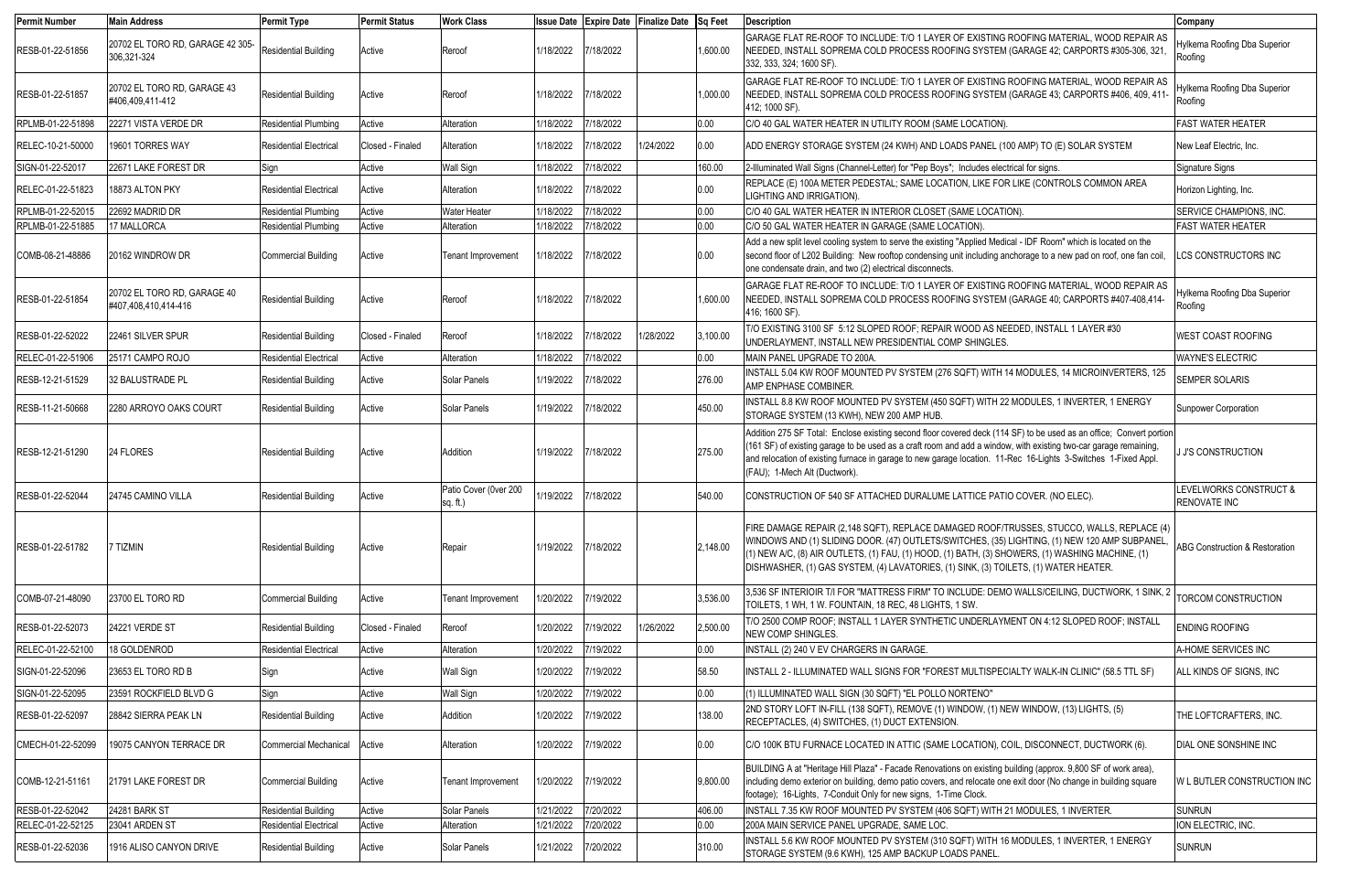| <b>Permit Number</b> | <b>Main Address</b>                                              | <b>Permit Type</b>            | <b>Permit Status</b> | <b>Work Class</b>                    | <b>Issue Date</b> |           | Expire Date Finalize Date Sq Feet |           | <b>Description</b>                                                                                                                                                                                                                                                      | Company                                       |
|----------------------|------------------------------------------------------------------|-------------------------------|----------------------|--------------------------------------|-------------------|-----------|-----------------------------------|-----------|-------------------------------------------------------------------------------------------------------------------------------------------------------------------------------------------------------------------------------------------------------------------------|-----------------------------------------------|
| RELEC-01-22-52118    | 24966 CRYSTAL CIR                                                | <b>Residential Electrical</b> | Active               | Alteration                           | 1/21/2022         | 7/20/2022 |                                   | 0.00      | 200A MAIN SERVICE PANEL UPGRADE, SAME LOC.                                                                                                                                                                                                                              | <b>Electric Medics</b>                        |
| FCWL-10-21-49933     | INT. SIDEYARD RET. WALL FOR THE<br>WILLOWS / THE OAKS (TR 19125) | Fence/Wall                    | Active               | Retaining Wall Over 6 ft 1/21/2022   |                   | 7/20/2022 |                                   | 1,552.00  | Retaining Walls for "The Willows & The Oaks" (NH1 - TR #19125) at The Meadows: Construction of (2) retaining<br>walls, 8' in height and a total square footage of 1,552 SF                                                                                              | TOLL BROS., INC.                              |
| RELEC-01-22-52091    | 19123 RIDGELINE RD                                               | <b>Residential Electrical</b> | Active               | Alteration                           | 1/21/2022         | 7/20/2022 |                                   | 0.00      | REPLACE (E) 100A METER PEDESTAL; SAME LOCATION, LIKE FOR LIKE (CONTROLS COMMON AREA<br>LIGHTING AND IRRIGATION).                                                                                                                                                        | Horizon Lighting, Inc.                        |
| RELEC-01-22-52093    | 19534 ALISO VIEW CIR                                             | <b>Residential Electrical</b> | Active               | Alteration                           | 1/21/2022         | 7/20/2022 |                                   | 0.00      | REPLACE (E) 100A METER PEDESTAL; SAME LOCATION, LIKE FOR LIKE (CONTROLS COMMON AREA<br>LIGHTING AND IRRIGATION).                                                                                                                                                        | Horizon Lighting, Inc.                        |
| RELEC-01-22-52127    | 20 ALAMITOS                                                      | <b>Residential Electrical</b> | Active               | Alteration                           | 1/21/2022         | 7/20/2022 |                                   | 0.00      | 200A MAIN SERVICE PANEL UPGRADE, SAME LOC.                                                                                                                                                                                                                              | ION ELECTRIC, INC.                            |
| RELEC-01-22-52088    | 316 1/2 SYCAMORE GLEN                                            | <b>Residential Electrical</b> | Active               | Alteration                           | 1/21/2022         | 7/20/2022 |                                   | 0.00      | REPLACE (E) 100A METER PEDESTAL; SAME LOCATION, LIKE FOR LIKE (CONTROLS COMMON AREA<br>LIGHTING AND IRRIGATION).                                                                                                                                                        | Horizon Lighting, Inc.                        |
| RESB-01-22-52145     | 63 PERA                                                          | Residential Building          | Active               | Remodel                              | 1/21/2022         | 7/20/2022 |                                   | 0.00      | EXTEND GAS, ELEC LINE FROM EXISTING OUTLET TO PORTABLE BBQ AND AND EXTEND WATER LINE TO<br><b>BBQ SINK.</b>                                                                                                                                                             | ROCCOH INC                                    |
| RELEC-01-22-52090    | 19031 1/2 WILDWOOD                                               | <b>Residential Electrical</b> | Active               | Alteration                           | 1/21/2022         | 7/20/2022 |                                   | 0.00      | REPLACE (E) 100A METER PEDESTAL; SAME LOCATION, LIKE FOR LIKE (CONTROLS COMMON AREA<br>LIGHTING AND IRRIGATION).                                                                                                                                                        | Horizon Lighting, Inc.                        |
| RELEC-01-22-52094    | 28880 VISTA MODJESKA                                             | <b>Residential Electrical</b> | Active               | Alteration                           | 1/21/2022         | 7/20/2022 |                                   | 0.00      | REPLACE (E) 100A METER PEDESTAL; SAME LOCATION, LIKE FOR LIKE (CONTROLS COMMON AREA<br><b>LIGHTING AND IRRIGATION)</b>                                                                                                                                                  | Horizon Lighting, Inc.                        |
| FCWL-10-21-49931     | INT. SIDEYARD RET. WALL FOR THE<br>MAGNOLIAS (TR 19127)          | Fence/Wall                    | Active               | Retaining Wall Over 6 ft 1/21/2022   |                   | 7/20/2022 |                                   | 532.00    | Retaining Wall for "The Magnolias" (NH3 - TR #19127) at The Meadows: Construction of (1) retaining wall, 8' in<br>height and a total square footage of 532.                                                                                                             | TOLL BROS., INC.                              |
| RPLMB-01-22-52086    | 25492 CLAVELES CT                                                | <b>Residential Plumbing</b>   | Active               | Alteration                           | 1/21/2022         | 7/20/2022 |                                   | 0.00      | PEX REPIPE: 12 FIXTURES.                                                                                                                                                                                                                                                | Ameri-Cal Repipe & Plumbing, Inc.             |
| RESB-01-22-52035     | 7 ESTERNAY DR                                                    | <b>Residential Building</b>   | Active               | Solar Panels                         | 1/21/2022         | 7/20/2022 |                                   | 155.00    | INSTALL 2.8 KW ROOF MOUNTED PV SYSTEM (155 SQFT) WITH 8 MODULES, 1 INVERTER TO (E) SOLAR<br>SYSTEM.                                                                                                                                                                     | <b>SUNRUN</b>                                 |
| RELEC-01-22-52087    | 28978 GLENN RANCH WAY                                            | <b>Residential Electrical</b> | Active               | Alteration                           | 1/21/2022         | 7/20/2022 |                                   | 0.00      | REPLACE (E) 100A METER PEDESTAL; SAME LOCATION, LIKE FOR LIKE (CONTROLS COMMON AREA<br>LIGHTING AND IRRIGATION).                                                                                                                                                        | Horizon Lighting, Inc.                        |
| RESB-01-22-52131     | 21332 FOREST MEADOW DR                                           | <b>Residential Building</b>   | Active               | Remodel                              | 1/21/2022         | 7/20/2022 |                                   | 0.00      | GUEST BATHROOM REMODEL: R/R EXISTING TUB AND FIBERGLASS WALLS; INSTALL NEW ACRYLIC TUB<br>AND ACRYLIC WALLS (SAME FOOT PRINT); REPLACE MIXING VALVE.                                                                                                                    | AMERICAN HOME REMODELING,<br>INC.             |
| RPLMB-01-22-52077    | 25436 CLAVELES CT                                                | <b>Residential Plumbing</b>   | Active               | Alteration                           | 1/21/2022         | 7/20/2022 |                                   | 0.00      | <b>PEX REPIPE: 7 FIXTURES.</b>                                                                                                                                                                                                                                          | Ameri-Cal Repipe & Plumbing, Inc.             |
| RPLMB-01-22-52111    | 24692 VIA DEL RIO                                                | <b>Residential Plumbing</b>   | Active               | <b>Water Heater</b>                  | 1/21/2022         | 7/20/2022 |                                   | 0.00      | C/O 50 GAL WATER HEATER IN GARAGE (LIKE FOR LIKE, SAME LOCATION).                                                                                                                                                                                                       | <b>FAST WATER HEATER</b>                      |
| RELEC-01-22-52092    | 19363 RIDGELINE RD                                               | <b>Residential Electrical</b> | Active               | Alteration                           | 1/21/2022         | 7/20/2022 |                                   | 0.00      | REPLACE (E) 100A METER PEDESTAL; SAME LOCATION, LIKE FOR LIKE (CONTROLS COMMON AREA<br>LIGHTING AND IRRIGATION).                                                                                                                                                        | Horizon Lighting, Inc.                        |
| RELEC-01-22-52089    | 28967 SADDLEBACK RANCH RD                                        | <b>Residential Electrical</b> | Active               | Alteration                           | 1/21/2022         | 7/20/2022 |                                   | 0.00      | REPLACE (E) 100A METER PEDESTAL; SAME LOCATION, LIKE FOR LIKE (CONTROLS COMMON AREA<br><b>LIGHTING AND IRRIGATION)</b>                                                                                                                                                  | Horizon Lighting, Inc.                        |
| RESB-01-22-52139     | 63 PERA                                                          | <b>Residential Building</b>   | Void                 | Remodel                              | 1/21/2022         | 7/20/2022 | 1/21/2022                         | 0.00      | EXTEND GAS, ELEC LINE FROM EXISTING OUTLET TO PORTABLE BBQ AND AND EXTEND WATER LINE TO<br><b>BBQ SINK.</b>                                                                                                                                                             | ROCCOH INC                                    |
| FCWL-10-21-49932     | INT. SIDEYARD RET. WALL FOR THE<br>EVERGREENS (TR 19128)         | Fence/Wall                    | Active               | Retaining Wall Over 6 ft   1/21/2022 |                   | 7/20/2022 |                                   | 1,487.00  | Retaining Walls for "The Evergreens" (NH4 - TR #19128) at The Meadows: Construction of (3) retaining walls, 8' in<br>height and a total square footage of 1,487.                                                                                                        | TOLL BROS., INC.                              |
| RESB-01-22-52043     | 21842 TUMBLEWEED CIR                                             | <b>Residential Building</b>   | Active               | Solar Panels                         | 1/21/2022         | 7/20/2022 |                                   | 599.00    | INSTALL 10.85 KW ROOF MOUNTED PV SYSTEM (599 SQFT) WITH 31 MODULES, 2 INVERTERS, 1 ENERGY<br>STORAGE SYSTEM (9.6 KWH), 125 AMP BACKUP LOADS PANEL                                                                                                                       | <b>SUNRUN</b>                                 |
| RESB-01-22-51813     | 220 EDNA PARKWAY                                                 | <b>Residential Building</b>   | Active               | New                                  | 1/24/2022         | 7/25/2022 |                                   | 2,728.00  | New SFD "The Oaks @ The Meadows" PLAN 4 / 2,728 SF / Garage 463 SF / Porch 23 SF / Outdoor Living Room<br>158 SF / 4.2 kW PV System with 12 modules / P-E-M / LOT 138.                                                                                                  | TOLL BROS., INC.                              |
| RESB-01-22-51934     | 151 HOLLISTON                                                    | <b>Residential Building</b>   | Active               | New                                  | 1/24/2022         | 7/25/2022 |                                   | 1,916.00  | New SFD "The Willows @ The Meadows" PLAN 1 / 1,916 SF / Garage 505 SF / Outdoor Living Room Option 160<br>SF / 4.2 kW PV System with 12 modules / P-E-M / LOT 20.                                                                                                       | TOLL BROS., INC.                              |
| RESB-01-22-51814     | 230 EDNA PARKWAY                                                 | <b>Residential Building</b>   | Active               | New                                  | 1/24/2022         | 7/25/2022 |                                   | 2,439.00  | New SFD "The Oaks @ The Meadows" PLAN 1 / 2,439 SF / Garage 489 SF / Porch 32 SF / Outdoor Living Room<br>150 SF / 4.2 kW PV System with 12 modules / P-E-M / LOT 139.                                                                                                  | TOLL BROS., INC.                              |
| RESB-01-22-51931     | 131 HOLLISTON                                                    | <b>Residential Building</b>   | Active               | New                                  | 1/24/2022         | 7/25/2022 |                                   | 2,031.00  | New SFD "The Willows @ The Meadows" PLAN 2 / 2,031 SF / Garage 420 SF / Porch 69 SF / Outdoor Living Room<br>Option 127 SF / 4.2 kW PV System with 12 modules / P-E-M / LOT 18.                                                                                         | TOLL BROS., INC.                              |
| RESB-01-22-51879     | 21741 JOHNSTONE DR                                               | <b>Residential Building</b>   | Active               | Solar Panels                         | 1/24/2022         | 7/25/2022 |                                   | 431.40    | INSTALL 7.810 KW ROOF MOUNTED PV SYSTEM (432 SQFT) WITH 22 MODULES, 1 INVERTER, 200 AMP<br>PANEL UPGRADE.                                                                                                                                                               | <b>SUNRUN</b>                                 |
| RESB-01-22-51925     | 181 HOLLISTON                                                    | <b>Residential Building</b>   | Active               | New                                  | 1/24/2022         | 7/25/2022 |                                   | 2,083.00  | New SFD "The Willows @ The Meadows" PLAN 3 / 2,083 SF / Garage 510 SF / Porch 30 SF / Outdoor Living Room<br>Option 179 SF / 4.2 kW PV System with 12 modules / P-E-M / LOT 23.                                                                                         | TOLL BROS., INC.                              |
| RESB-01-22-51808     | <b>201 EDNA PARKWAY</b>                                          | <b>Residential Building</b>   | Active               | New                                  | 1/24/2022         | 7/25/2022 |                                   | 2,728.00  | New SFD "The Oaks @ The Meadows" PLAN 4 / 2,728 SF / Garage 463 SF / Porch 25 SF / Outdoor Living Room<br>158 SF / 4.2 kW PV System with 12 modules / P-E-M / LOT 117.                                                                                                  | TOLL BROS., INC.                              |
| COMB-01-22-52197     | 23811 EL TORO RD                                                 | <b>Commercial Building</b>    | Active               | Demolition                           | 1/24/2022         | 7/25/2022 |                                   | 13,875.00 | Interior Demolition Only on 1st Floor to include all walls, ceilings, doors, ducts, and all plumbing-electrical-mechanical<br>fixtures. NOTE: Existing mezzanine to remain. (T.I. for this project "Island Pacific Supermarket" is under separate<br>permit BP #51901.) | <b>DISTINCTIVE CONTRACTORS</b><br>CORPORATION |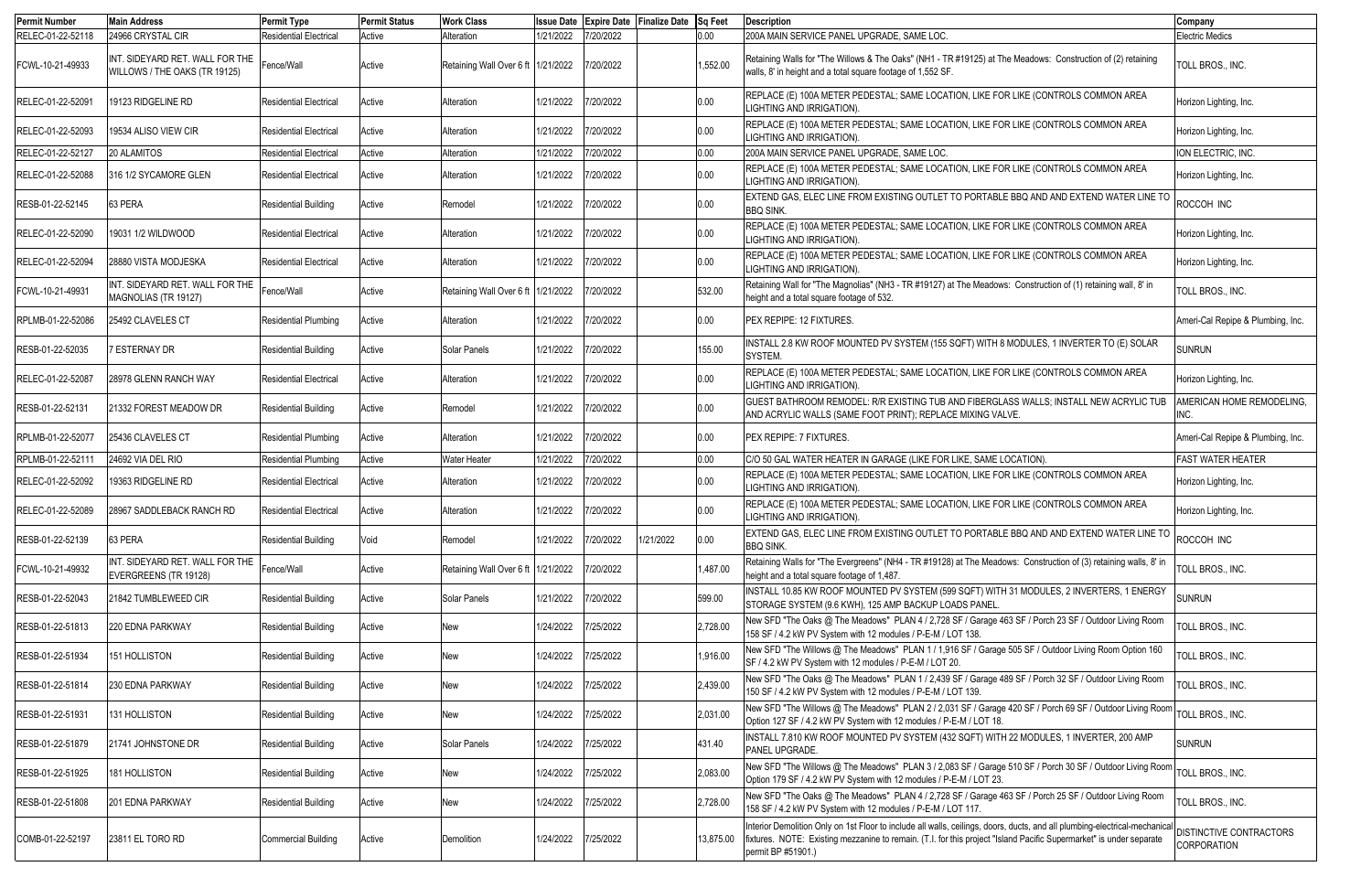| <b>Permit Number</b> | <b>Main Address</b>     | <b>Permit Type</b>          | <b>Permit Status</b> | <b>Work Class</b> | <b>Issue Date</b> |           | Expire Date Finalize Date Sq Feet |          | <b>Description</b>                                                                                                                                                                                                                                                         | Company                                        |
|----------------------|-------------------------|-----------------------------|----------------------|-------------------|-------------------|-----------|-----------------------------------|----------|----------------------------------------------------------------------------------------------------------------------------------------------------------------------------------------------------------------------------------------------------------------------------|------------------------------------------------|
| RESB-01-22-51928     | 121 HOLLISTON           | <b>Residential Building</b> | Active               | New               | 1/24/2022         | 7/25/2022 |                                   | 2,270.00 | New SFD "The Willows @ The Meadows" PLAN 4 / 2,270 SF / Garage 491 SF / 4.2 kW PV System with 12 modules<br>/ P-E-M / LOT 17.                                                                                                                                              | TOLL BROS., INC.                               |
| RESB-01-22-51907     | 28962 SANTIAGO PEAK LN  | <b>Residential Building</b> | Active               | Addition          | 1/24/2022         | 7/25/2022 |                                   | 161.00   | 161 SF 2ND STORY LOFT INFIL IN EXISTING FOOT PRINT AND ROOFLINE OF HOME; TO CREATE 1 -<br>BEDROOM; REMOVE WALL ON FIRST FLOOR BETWEEN (E) DINING ROOM/ FAMILY ROOM/FAMILY ROOM;<br>R/R 1 - WINDOW; ADD 1 - NEW EGRESS WINDOW; 5 REC, 5 LIGHTS, 2 SWITCHES; DUCTWORK.       | <b>THE LOFTCRAFTERS, INC.</b>                  |
| RESB-01-22-51810     | 181 EDNA PARKWAY        | <b>Residential Building</b> | Active               | New               | 1/24/2022         | 7/25/2022 |                                   | 2,689.00 | New SFD "The Oaks @ The Meadows" PLAN 3 / 2,689 SF / Garage 406 SF / Porch 6 SF / Outdoor Living Room<br>176 SF / 4.2 kW PV System with 12 modules / P-E-M / LOT 119.                                                                                                      | TOLL BROS., INC.                               |
| RESB-01-22-51809     | <b>211 EDNA PARKWAY</b> | <b>Residential Building</b> | Active               | New               | 1/24/2022         | 7/25/2022 |                                   | 2,641.00 | New SFD "The Oaks @ The Meadows" PLAN 2 / 2,641 SF / Garage 410 SF / Porch 93 SF / Outdoor Living Room<br>124 SF / 4.2 kW PV System with 12 modules / P-E-M / LOT 118.                                                                                                     | TOLL BROS., INC.                               |
| RESB-01-22-51924     | 141 HOLLISTON           | <b>Residential Building</b> | Active               | New               | 1/24/2022         | 7/25/2022 |                                   | 2,083.00 | New SFD "The Willows @ The Meadows" PLAN 3 / 2,083 SF / Garage 510 SF / Porch 41 SF / Outdoor Living Room<br>Option 179 SF / 4.2 kW PV System with 12 modules / P-E-M / LOT 19.                                                                                            | TOLL BROS., INC.                               |
| RPLMB-01-22-52189    | 22 SANTA MARIA          | <b>Residential Plumbing</b> | Active               | Alteration        | 1/24/2022         | 7/25/2022 |                                   | 0.00     | PEX REPIPE (20) FIXTURES                                                                                                                                                                                                                                                   | CARE PLUMBING, INC.                            |
| RESB-01-22-51933     | 211 HOLLISTON           | <b>Residential Building</b> | Active               | New               | 1/24/2022         | 7/25/2022 |                                   | 2,031.00 | New SFD "The Willows @ The Meadows" PLAN 2 / 2,031 SF / Garage 420 SF / Porch 69 SF / Outdoor Living Room<br>Option 127 SF / 4.2 kW PV System with 12 modules / P-E-M / LOT 26.                                                                                            | TOLL BROS., INC.                               |
| RESB-01-22-51811     | 191 EDNA PARKWAY        | <b>Residential Building</b> | Active               | New               | 1/24/2022         | 7/25/2022 |                                   | 2,439.00 | New SFD "The Oaks @ The Meadows" PLAN 1 / 2,439 SF / Garage 489 SF / Porch 24 SF / Outdoor Living Room<br>150 SF / 4.2 kW PV System with 12 modules / P-E-M / LOT 120.                                                                                                     | TOLL BROS., INC.                               |
| RESB-01-22-51815     | 240 EDNA PARKWAY        | <b>Residential Building</b> | Active               | New               | 1/24/2022         | 7/25/2022 |                                   | 2,689.00 | New SFD "The Oaks @ The Meadows" PLAN 3 / 2,689 SF / Garage 406 SF / Porch 33 SF / Outdoor Living Room<br>176 SF / 4.2 kW PV System with 12 modules / P-E-M / LOT 140.                                                                                                     | TOLL BROS., INC.                               |
| RESB-01-22-51927     | 191 HOLLISTON           | <b>Residential Building</b> | Active               | New               | 1/24/2022         | 7/25/2022 |                                   | 1,916.00 | New SFD "The Willows @ The Meadows" PLAN 1 / 1,916 SF / Garage 505 SF / Porch 52 SF / Outdoor Living Room<br>Option 160 SF / 4.2 kW PV System with 12 modules / P-E-M / LOT 24                                                                                             | TOLL BROS., INC.                               |
| RESB-01-22-51926     | 111 HOLLISTON           | <b>Residential Building</b> | Active               | New               | 1/24/2022         | 7/25/2022 |                                   | 1,916.00 | New SFD "The Willows @ The Meadows" PLAN 1 / 1,916 SF / Garage 505 SF / Porch 52 SF / Outdoor Living Room<br>Option 160 SF / 4.2 kW PV System with 12 modules / P-E-M / LOT 16.                                                                                            | TOLL BROS., INC.                               |
| RESB-01-22-51812     | <b>210 EDNA PARKWAY</b> | <b>Residential Building</b> | Active               | New               | 1/24/2022         | 7/25/2022 |                                   | 2,641.00 | New SFD "The Oaks @ The Meadows" PLAN 2 / 2,641 SF / Garage 410 SF / Porch 82 SF / Outdoor Living Room<br>124 SF / 4.2 kW PV System with 12 modules / P-E-M / LOT 137.                                                                                                     | TOLL BROS., INC.                               |
| RESB-01-22-52047     | 22831 NOLAN ST          | <b>Residential Building</b> | Active               | Solar Panels      | 1/24/2022         | 7/25/2022 |                                   | 315.00   | INSTALL 8.395 KW ROOF MOUNTED PV SYSTEM (315 SQFT) WITH 16 MODULES, 16 MICROINVERTERS.                                                                                                                                                                                     | <b>Bright Life Solar</b>                       |
| RPLMB-01-22-52196    | 24871 WINTERWOOD DR     | <b>Residential Plumbing</b> | Active               | Alteration        | 1/24/2022         | 7/25/2022 |                                   | 0.00     | PEX REPIPE (12) FIXTURES.                                                                                                                                                                                                                                                  | PACIFIC COAST COPPER REPIPE<br>INC.            |
| RESB-01-22-51923     | 101 HOLLISTON           | <b>Residential Building</b> | Active               | New               | 1/24/2022         | 7/25/2022 |                                   | 2,083.00 | New SFD "The Willows @ The Meadows" PLAN 3 / 2,083 SF / Garage 510 SF / Porch 46 SF / Outdoor Living Room<br>Option 179 SF / 4.2 kW PV System with 12 modules / P-E-M / LOT 15.                                                                                            | TOLL BROS., INC.                               |
| RESB-01-22-51929     | 161 HOLLISTON           | <b>Residential Building</b> | Active               | New               | 1/24/2022         | 7/25/2022 |                                   | 2,270.00 | New SFD "The Willows @ The Meadows" PLAN 4 / 2,270 SF / Garage 491 SF / 4.2 kW PV System with 12 modules<br>/ P-E-M / LOT 21.                                                                                                                                              | TOLL BROS., INC.                               |
| RESB-01-22-51932     | 171 HOLLISTON           | <b>Residential Building</b> | Active               | New               | 1/24/2022         | 7/25/2022 |                                   | 2,031.00 | New SFD "The Willows @ The Meadows" PLAN 2 / 2,031 SF / Garage 420 SF / Porch 69 SF / Outdoor Living Room<br>Option 127 SF / 4.2 kW PV System with 12 modules / P-E-M / LOT 22.                                                                                            | TOLL BROS., INC.                               |
| RESB-01-22-51749     | 22512 AUBURN DALE DR    | <b>Residential Building</b> | Active               | Solar Panels      | 1/24/2022         | 7/25/2022 |                                   | 309.00   | INSTALL 5.6 KW ROOF MOUNTED PV SYSTEM (309 SQFT) WITH 16 MODULES, 1 INVERTER, 1 ENERGY<br>STORAGE SYSTEM (9.6 KWH), 1 BACKUP LOADS PANEL (125 AMPS).                                                                                                                       | <b>SUNRUN</b>                                  |
| RESB-01-22-51930     | 201 HOLLISTON           | <b>Residential Building</b> | Active               | New               | 1/24/2022         | 7/25/2022 |                                   | 2,270.00 | New SFD "The Willows @ The Meadows" PLAN 4 / 2,270 SF / Garage 491 SF / 4.2 kW PV System with 12 modules<br>/ P-E-M / LOT 25.                                                                                                                                              | TOLL BROS., INC.                               |
| RESB-01-22-51700     | 21596 TREESHADE LN      | <b>Residential Building</b> | Active               | Remodel           | 1/24/2022         | 7/25/2022 |                                   | 103.00   | MASTER BATHROOM REMODEL - 103 SF : R/R 1 SHOWER AND TILE WALLS; 1- SINK; 1 TOILET; 1 EXHAUST<br>VAN; 1 REC; 4 LIGHTS; 2 SW.                                                                                                                                                | O C BUILDERS GROUP INC                         |
| POOL-01-22-52227     | 1721 SUNSET VIEW DRIVE  | Combination Pool/Spa        | Active               | Residential       | 1/25/2022         | 7/25/2022 |                                   | 414.00   | New Swimming Pool (342 SF) and New Spa (72 SF) with related equipment                                                                                                                                                                                                      | Silver Springs Pools & Spas, Inc.              |
| RESB-01-22-52221     | 25711 NUGGET            | <b>Residential Building</b> | Active               | Reroof            | 1/25/2022         | 7/25/2022 |                                   | 2,400.00 | T/O EXISTING 2400 SF OF COMP SHINGLES ON 5:12 SLOPED ROOF; INSTALL 1 LAYER #30<br>UNDERLAYMENT, INSTALL NEW PRESIDENTIAL COMP SHINGLES.                                                                                                                                    | ABOVE ALL CONSTRUCTION                         |
| RESB-01-22-52219     | 23463 CAVANAUGH RD      | <b>Residential Building</b> | Closed - Finaled     | ADU               | 1/25/2022         | 7/25/2022 | 1/27/2022                         | 0.00     | INSTALL STOVE AND SINK IN (E) 2ND FL UNIT TO CONVERT TO ADU. - SUBJECT TO FIELD INSPECTION-<br>*PRIMARY RESIDENCE: 23461 CAVANAUGH*                                                                                                                                        | OWNER-BUILDER                                  |
| RESB-01-22-52144     | 26257 HILLSFORD PL      | <b>Residential Building</b> | Active               | Repair            | 1/25/2022         | 7/25/2022 |                                   | 0.00     | REPLACE STAIR STRINGERS, SUPPORT POST, SUPPORT BEAM, LIKE FOR LIKE.                                                                                                                                                                                                        | CPR CONSTRUCTION                               |
| RESB-01-22-52223     | 26161 PITTSFORD         | <b>Residential Building</b> | Active               | Reroof            | 1/25/2022         | 7/25/2022 |                                   | 2,300.00 | T/O EXISTING 2300 SF OF COMP SHINGLES ON 5:12 SLOPED ROOF; INSTALL 1 LAYER #30<br>UNDERLAYMENT, INSTALL NEW PRESIDENTIAL COMP SHINGLES.                                                                                                                                    | ABOVE ALL CONSTRUCTION                         |
| RMECH-01-22-52214    | 21471 MIDCREST DR       | Residential Mechanical      | Active               | Air Conditioner   | 1/25/2022         | 7/25/2022 |                                   | 0.00     | C/O 4T A/C LOCATED IN BACKYARD (SAME LOCATION), 80K BTU FURANCE IN INDOOR CLOSET (SAME<br>LOCATION), 1 COIL.                                                                                                                                                               | 1st Choice Heating & Air<br>Conditioning, Inc. |
| POOL-01-22-52225     | 19631 DORADO DR         | <b>Combination Pool/Spa</b> | Active               | Residential       | 1/25/2022         | 7/25/2022 |                                   | 316.00   | NEW POOL AND SPA (316 SQFT) WITH RELATED EQUIPMENT, NEW GAS LINE TO FIRE PIT.                                                                                                                                                                                              | <b>BRIAN'S POOL PLASTERING</b>                 |
| RPLMB-01-22-52222    | 21802 BASS LAKE CIR     | <b>Residential Plumbing</b> | Active               | Alteration        | 1/25/2022         | 7/25/2022 |                                   | 0.00     | PEX Repipe (12 fixtures)                                                                                                                                                                                                                                                   | <b>INTEGRITY REPIPE, INC.</b>                  |
| COMB-01-22-52229     | 26211 ENTERPRISE WAY    | <b>Commercial Building</b>  | Active               | Demolition        | 1/25/2022         | 7/25/2022 |                                   | 0.00     | Demolition Permit for Generator Removal - Mechanically disconnect genset (generator) from slab and load onto truck National Energy Control, Inc.<br>by crane. This generator will be removed from its current location at the back of the building, near the loading dock. |                                                |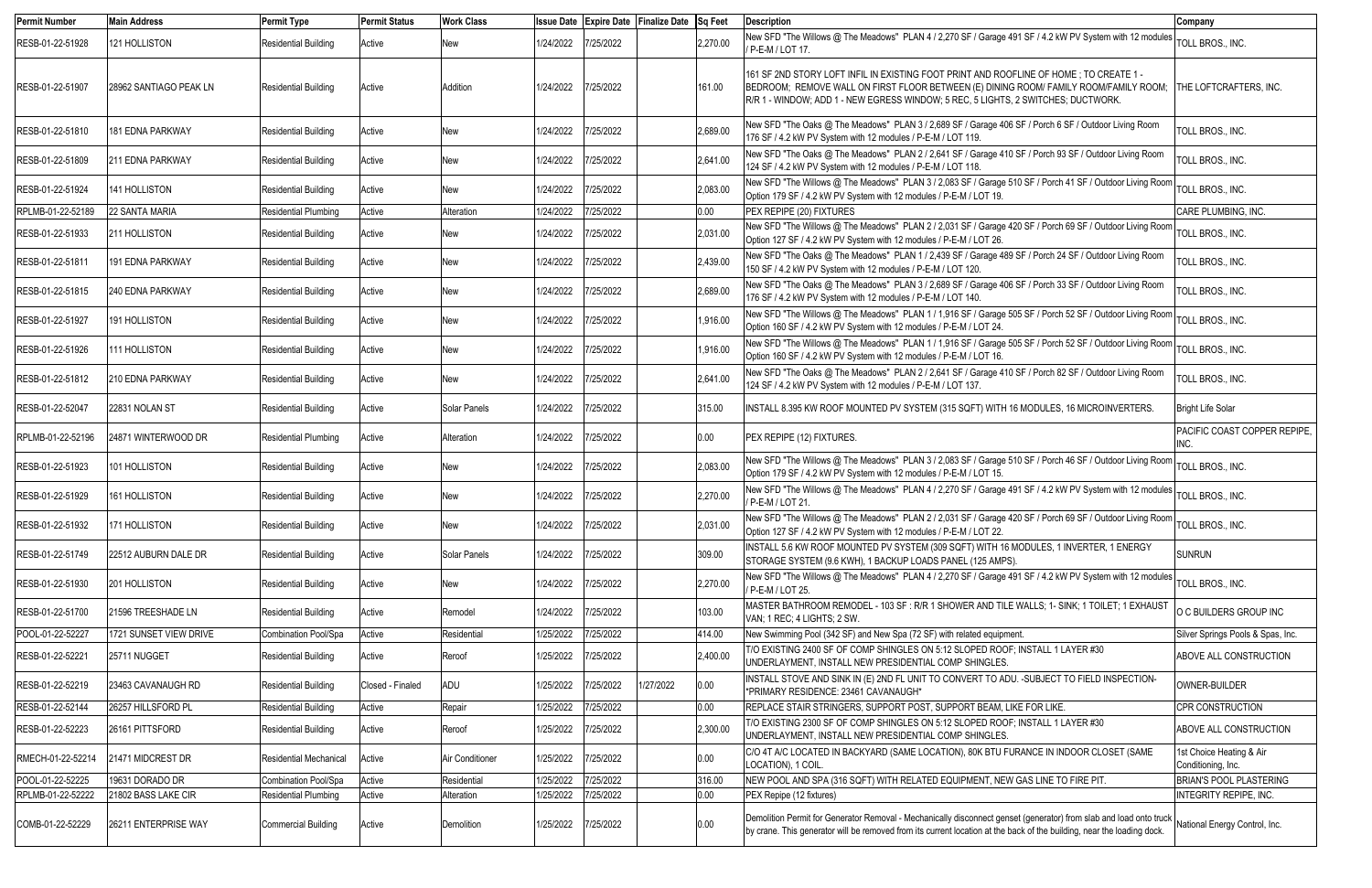| <b>Permit Number</b> | <b>Main Address</b>                                   | <b>Permit Type</b>            | <b>Permit Status</b> | <b>Work Class</b>             | <b>Issue Date</b> | Expire Date Finalize Date Sq Feet |          | <b>Description</b>                                                                                                                                                                                                                                                                                                                                                                                                                                                                                                                                                                                                                                                                                                     | Company                                          |
|----------------------|-------------------------------------------------------|-------------------------------|----------------------|-------------------------------|-------------------|-----------------------------------|----------|------------------------------------------------------------------------------------------------------------------------------------------------------------------------------------------------------------------------------------------------------------------------------------------------------------------------------------------------------------------------------------------------------------------------------------------------------------------------------------------------------------------------------------------------------------------------------------------------------------------------------------------------------------------------------------------------------------------------|--------------------------------------------------|
| RESB-12-21-51260     | 28 MONTECILO                                          | <b>Residential Building</b>   | Active               | Solar Panels                  | 1/25/2022         | 7/25/2022                         | 365.00   | INSTALL 7.225 KW ROOF MOUNTED PV SYSTEM (365 SF) WITH 17 MODULES, 17 MICRO-INVERTERS, 225<br>AMP PANEL UPGRADE AND NEW COMBINER.                                                                                                                                                                                                                                                                                                                                                                                                                                                                                                                                                                                       | Kuubix Global, LLC                               |
| RPLMB-01-22-52224    | 22381 RIPPLING BROOK                                  | <b>Residential Plumbing</b>   | Active               | Alteration                    | 1/25/2022         | 7/25/2022                         | 0.00     | <b>PEX Repipe (whole house repipe - 8 fixtures)</b>                                                                                                                                                                                                                                                                                                                                                                                                                                                                                                                                                                                                                                                                    | Pipe It Right Plumbing, Inc.                     |
| RPLMB-01-22-52234    | <b>8 PARTERRE AV</b>                                  | <b>Residential Plumbing</b>   | Active               | Alteration                    | 1/26/2022         | 7/25/2022                         | 0.00     | PEX REPIPE (13) FIXTURES, (3) HOSE BIBS.                                                                                                                                                                                                                                                                                                                                                                                                                                                                                                                                                                                                                                                                               | ULTIMATE BUILDERS, INC.<br>(REPIPE 1)            |
| RESB-01-22-52239     | 21072 CRANBRIDGE DR                                   | <b>Residential Building</b>   | Active               | Reroof                        | 1/26/2022         | 7/25/2022                         | 1,000.00 | T/O 1000 SF COMP ROOF; INSTALL 1 LAYER #30 UNDERLAYMENT; INSTALL COMP SHINGLES (5:12 SLOPE). SUNRUN                                                                                                                                                                                                                                                                                                                                                                                                                                                                                                                                                                                                                    |                                                  |
| RPLMB-01-22-52233    | 25911 GREENBANK                                       | <b>Residential Plumbing</b>   | Active               | Alteration                    | 1/26/2022         | 7/25/2022                         | 0.00     | PEX REPIPE (10) FIXTURES, (3) HOSE BIBS.                                                                                                                                                                                                                                                                                                                                                                                                                                                                                                                                                                                                                                                                               | ULTIMATE BUILDERS, INC.<br>(REPIPE 1)            |
| RESB-12-21-51426     | 660 PELION                                            | <b>Residential Building</b>   | Active               | New                           | 1/26/2022         | 7/25/2022                         | 2,696.00 | New SFD "Amara @ Serrano Summit" Plan 3B / 2,696 SF / Garage 421 SF / Porch 23 SF / Outdoor Room 192 SF<br>Deck 154 SF / (9) Solar Panels 2.88/3.06 kW / P-E-M / LOT 92.                                                                                                                                                                                                                                                                                                                                                                                                                                                                                                                                               | LENNAR HOMES OF CA, INC.                         |
| RPLMB-01-22-52238    | 22635 CLAUDE CIR                                      | <b>Residential Plumbing</b>   | Active               | Alteration                    | 1/26/2022         | 7/25/2022                         | 0.00     | CHANGE OUT TANKLESS WATER HEATER IN GARAGE (SAME LOCATION).                                                                                                                                                                                                                                                                                                                                                                                                                                                                                                                                                                                                                                                            | <b>EZ Plumbing Service</b>                       |
| RPLMB-01-22-52232    | 26036 MAJORCA                                         | <b>Residential Plumbing</b>   | Active               | Alteration                    | 1/26/2022         | 7/25/2022                         | 0.00     | PEX REPIPE (13) FIXTURES, (2) HOSE BIBS.                                                                                                                                                                                                                                                                                                                                                                                                                                                                                                                                                                                                                                                                               | ULTIMATE BUILDERS, INC.<br>(REPIPE 1)            |
| RESB-01-22-52240     | 24912 CAVANAUGH RD                                    | <b>Residential Building</b>   | Active               | Reroof                        | 1/26/2022         | 7/25/2022                         | 2,800.00 | T/O 2800 SF TILE ROOF; INSTALL 1 LAYER #30 UNDERLAYMENT; INSTALL COMP SHINGLES (4:12 SLOPE).                                                                                                                                                                                                                                                                                                                                                                                                                                                                                                                                                                                                                           | <b>CLIFF BROWN ROOFING</b>                       |
| RESB-12-21-51424     | 677 PELION                                            | <b>Residential Building</b>   | Active               | New                           | 1/26/2022         | 7/25/2022                         | 2,637.00 | New SFD "Amara @ Serrano Summit" Plan 2A / 2,637 SF / Garage 424 SF / Porch 23 SF / Outdoor Room 134 SF<br>Deck 134 SF / (9) Solar Panels 2.88/3.06 kW / P-E-M / LOT 27.                                                                                                                                                                                                                                                                                                                                                                                                                                                                                                                                               | LENNAR HOMES OF CA, INC.                         |
| RESB-12-21-51425     | 683 PELION                                            | <b>Residential Building</b>   | Active               | New                           | 1/26/2022         | 7/25/2022                         | 2,638.00 | New SFD "Amara @ Serrano Summit" Plan 1C-R / 2,638 SF / Garage 454 SF / Porch 57 SF / Outdoor Room 161<br>SF / View Deck 161 SF / (9) Solar Panels 2.88/3.06 kW / P-E-M / LOT 28.                                                                                                                                                                                                                                                                                                                                                                                                                                                                                                                                      | LENNAR HOMES OF CA, INC.                         |
| RESB-12-21-51428     | 672 PELION                                            | <b>Residential Building</b>   | Active               | New                           | 1/26/2022         | 7/25/2022                         | 2,685.00 | New SFD "Amara @ Serrano Summit" Plan 3C / 2,685 SF / Garage 421 SF / Porch 18 SF / Outdoor Room 192 SF<br>Deck 154 SF / (9) Solar Panels 2.88/3.06 kW / P-E-M / LOT 90.                                                                                                                                                                                                                                                                                                                                                                                                                                                                                                                                               | LENNAR HOMES OF CA, INC.                         |
| RESB-01-22-52237     | 26182 ROSCOMMON CT                                    | <b>Residential Building</b>   | Active               | Reroof                        | 1/26/2022         | 7/25/2022                         | 1,800.00 | Tear-off existing asphalt shingles; Replace sheathing, as necessary; Install one (1) layer of 30# felt (slope = 4:12);<br>Install new GAF Timberline HD asphalt shingles (1800 SQFT).                                                                                                                                                                                                                                                                                                                                                                                                                                                                                                                                  | Jim Thomas Roofing                               |
| RESB-12-21-51427     | 668 PELION                                            | <b>Residential Building</b>   | Active               | New                           | 1/26/2022         | 7/25/2022                         | 2,656.00 | New SFD "Amara @ Serrano Summit" Plan 1A-R / 2,656 SF / Garage 462 SF / Porch 57 SF / Outdoor Room 161<br>SF / View Deck 161 SF / Deck 70 SF / (9) Solar Panels 2.88/3.06 kW / P-E-M / LOT 91.                                                                                                                                                                                                                                                                                                                                                                                                                                                                                                                         | LENNAR HOMES OF CA, INC.                         |
| RESB-12-21-51421     | 659 PELION                                            | <b>Residential Building</b>   | Active               | New                           | 1/26/2022         | 7/25/2022                         | 2,656.00 | New SFD "Amara @ Serrano Summit" Plan 1A / 2,656 SF / Garage 462 SF / Porch 57 SF / Outdoor Room 161 SF<br>View Deck 161 SF / Deck 70 SF / (9) Solar Panels 2.88/3.06 kW / P-E-M / LOT 24.                                                                                                                                                                                                                                                                                                                                                                                                                                                                                                                             | LENNAR HOMES OF CA, INC.                         |
| COMB-10-21-49967     | 23706 EL TORO RD                                      | <b>Commercial Building</b>    | Active               | <b>Tenant Improvement</b>     | 1/26/2022         | 7/25/2022                         | 1,945.00 | T.I. TO (E) RESTAURANT (1,945 SQFT), DEMO AND BUILD NEW NON-BEARING PARTITION WALL, RELOCATE<br>HAND SINK AND FRAME PORTION OF SOFFIT. (1) SINK. (NO ELECTRICAL, NO MECHANICAL PER<br>APPLICANT) "CRIMSON COWARD"                                                                                                                                                                                                                                                                                                                                                                                                                                                                                                      | TOTAL CONSTRUCTION                               |
| RESB-12-21-51567     | 21711 TWINFORD DR                                     | <b>Residential Building</b>   | Active               | Solar Panels                  | 1/26/2022         | 7/25/2022                         | 390.00   | INSTALL 7.6 KW ROOF MOUNTED PV SYSTEM (275 SQFT) WITH 20 MODULES, 20 MICROINVERTERS.                                                                                                                                                                                                                                                                                                                                                                                                                                                                                                                                                                                                                                   | SOLARMAX RENEWABLE ENERGY<br>PROVIDER, INC.      |
| RESB-12-21-51423     | 671 PELION                                            | <b>Residential Building</b>   | Active               | New                           | 1/26/2022         | 7/25/2022                         | 3,300.00 | New 3-Story SFD "Amara @ Serrano Summit" Plan 3XB / 3,300 SF / Garage 421 SF / Porch 23 SF / Outdoor Room<br>192 SF / 2nd Fl. Deck 154 SF / 3rd Fl. Deck 173 SF / (10) Solar Panels 3.200/3.400 kW / P-E-M / LOT 26.                                                                                                                                                                                                                                                                                                                                                                                                                                                                                                   | LENNAR HOMES OF CA. INC.                         |
| RESB-01-22-52236     | 25221 TANOAK LN                                       | <b>Residential Building</b>   | Active               | Remodel                       | 1/26/2022         | 7/25/2022                         | 0.00     | MASTER BATHROOM REMODEL, (1) TUB, NEW ACRYLIC SHOWER PAN, CONVERT DRAIN TO 2", (1) GFCI.                                                                                                                                                                                                                                                                                                                                                                                                                                                                                                                                                                                                                               | <b>REBORN CABINETS</b>                           |
| RESB-01-22-52119     | 23 BEAULIEU LN                                        | <b>Residential Building</b>   | Active               | Solar Panels                  | 1/26/2022         | 7/25/2022                         | 275.00   | INSTALL 4.97 KW ROOF MOUNTED PV SYSTEM (275 SQFT) WITH 14 MODULES, 1 INVERTER.                                                                                                                                                                                                                                                                                                                                                                                                                                                                                                                                                                                                                                         | <b>SUNRUN</b>                                    |
| RESB-12-21-51422     | 665 PELION                                            | <b>Residential Building</b>   | Active               | <b>New</b>                    | 1/26/2022         | 7/25/2022                         | 2,643.00 | New SFD "Amara @ Serrano Summit" Plan 2C-R / 2,643 SF / Garage 424 SF / Porch 29 SF / Outdoor Room 134<br>SF / Deck 134 SF / (9) Solar Panels 2.88/3.06 kW / P-E-M / LOT 25.                                                                                                                                                                                                                                                                                                                                                                                                                                                                                                                                           | LENNAR HOMES OF CA, INC.                         |
| RELEC-01-22-52253    | 311 LAUREL                                            | <b>Residential Electrical</b> | Active               | Alteration                    | 1/27/2022         | 7/26/2022                         | 0.00     | Install one (1) NEMA 14-50 Outlet inside garage for electric vehicle charging.                                                                                                                                                                                                                                                                                                                                                                                                                                                                                                                                                                                                                                         | Faraday Electric Corp.                           |
| RESB-01-22-51807     | 22591 DUNKENFIELD CIR                                 | <b>Residential Building</b>   | Active               | Solar Panels                  | 1/27/2022         | 7/26/2022                         | 195.10   | INSTALL 3.75 KW ROOF MOUNTED PV SYSTEM (196 SQFT) WITH 10 MODULES, 10 MICROINVERTERS, 125<br><b>AMP COMBINER PANEL</b>                                                                                                                                                                                                                                                                                                                                                                                                                                                                                                                                                                                                 | MARC JONES CONSTRUCTION<br>LLC- dba SUNPRO SOLAR |
| RELEC-01-22-52254    | 19702 DORADO DR                                       | <b>Residential Electrical</b> | Active               | Alteration                    | 1/27/2022         | 7/26/2022                         | 0.00     | Install one (1) NEMA 14-50 Outlet inside garage for electric vehicle charging.                                                                                                                                                                                                                                                                                                                                                                                                                                                                                                                                                                                                                                         | Faraday Electric Corp.                           |
| RESB-01-22-52257     | 22042, 22046, 22052, 22056 SUMMIT<br>HILL DR BLDG #46 | <b>Residential Building</b>   | Active               | Reroof                        | 1/27/2022         | 7/26/2022                         | 6,683.00 | REROOF BLDG. #46 (4-UNIT BLDG): Tear-off existing sloped & flat roof; Replace plywood deck & fascia board, as<br>needed. SLOPED ROOF (4,830 SF): Install GAF Shingle Mate underlayment, 26-gauge galvanized sheet metal,<br>2"x2" drip edge metal for eaves, GAF TimberCrest 10" Cool for hip and ridge, and Timberline HDZ RS Shingles.<br>FLAT ROOF (1,853 SF): Install BUR-GAF NB5G/P6 System - one layer of red rosin sheathing paper; one ply GAF<br>#75 base sheet; hot mop four plies GAF Flexply 6 ply sheet with Type III asphalt; and hot mop (apply flood coat of<br>Type III asphalt at rate of 60 lbs / 100 SF and broadcast new Gravel Aggregate - 4/5 Granite into hot asphalt at 400<br>lbs / 100 SF). | FONTAINE WEATHERPROOFING.<br>INC.                |
| COMB-01-22-52250     | 23402 EL TORO RD                                      | <b>Commercial Building</b>    | Active               | Non-Structural<br>Alterations | 1/27/2022         | 7/26/2022                         | 0.00     | Electrical, Mechanical and Plumbing Only interior improvements to existing restaurant to convert to new "Angelo's<br>Burgers" restaurant. 1-Dishwasher; 40-Rec 70-Lights 5-Switches 1-Fixed Appl. (DW); Ductwork. NOTE: See<br>separate permit COMB-11-20-43170 for grease interceptor and other plumbing work permit.                                                                                                                                                                                                                                                                                                                                                                                                 | Yanaros Construction                             |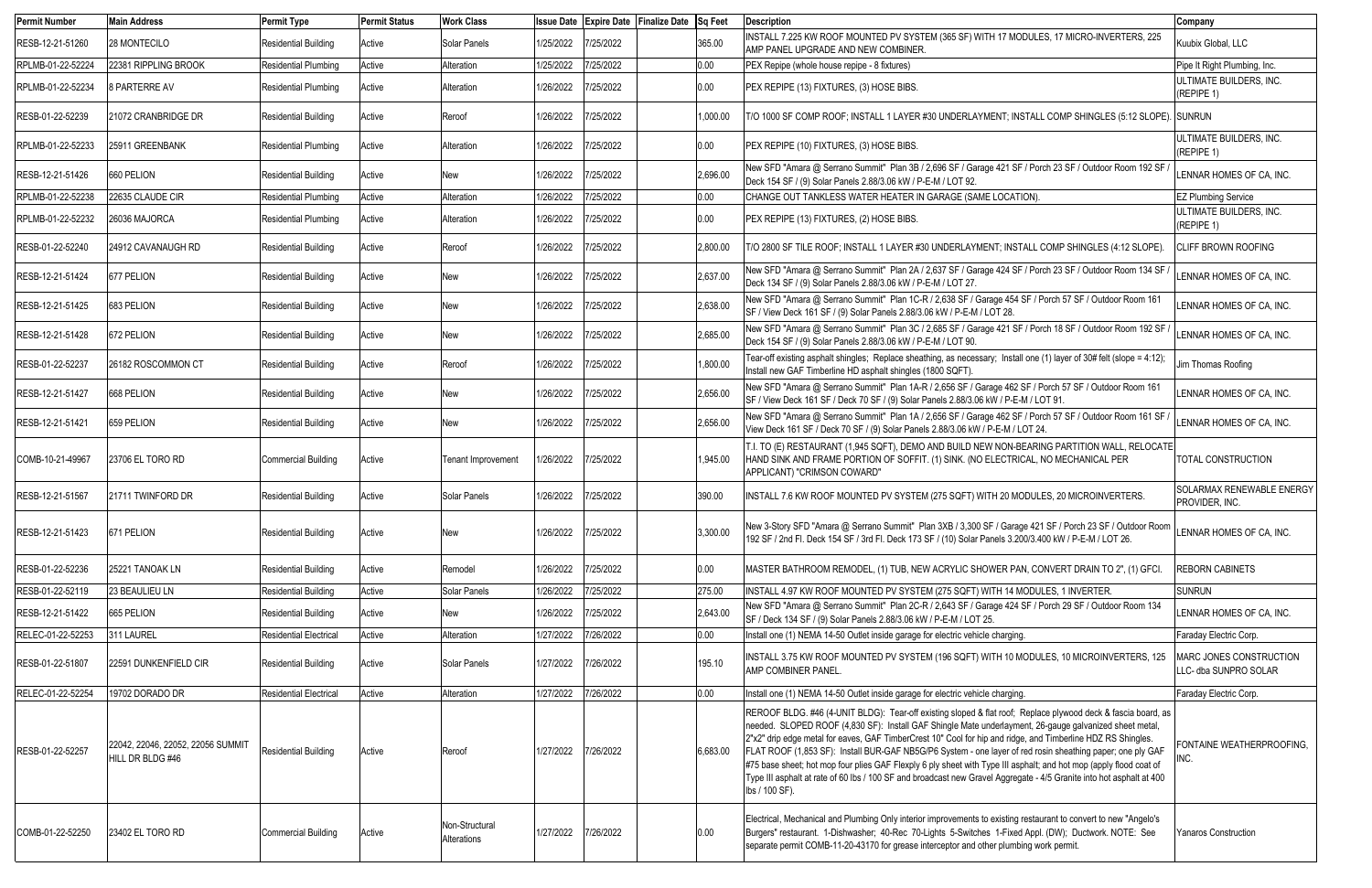| <b>Permit Number</b>                  | <b>Main Address</b>                                       | <b>Permit Type</b>                                           | <b>Permit Status</b> | <b>Work Class</b>                 |                        |                       | Issue Date Expire Date Finalize Date Sq Feet |                | <b>Description</b>                                                                                                                                                                                                                                                                                                                                                                                                                                                                                                                                                                                                                                                                                                     | Company                                 |
|---------------------------------------|-----------------------------------------------------------|--------------------------------------------------------------|----------------------|-----------------------------------|------------------------|-----------------------|----------------------------------------------|----------------|------------------------------------------------------------------------------------------------------------------------------------------------------------------------------------------------------------------------------------------------------------------------------------------------------------------------------------------------------------------------------------------------------------------------------------------------------------------------------------------------------------------------------------------------------------------------------------------------------------------------------------------------------------------------------------------------------------------------|-----------------------------------------|
| RESB-01-22-52066                      | 28715 VISTA SANTIAGO RD                                   | <b>Residential Building</b>                                  | Active               | Remodel                           | 1/27/2022              | 7/26/2022             |                                              | 1,000.00       | REMOVE APPROX 1,000 SF EXISTING SIDING AND INSTALL APPROX 1,000 SF DUPONT TYVEK HOMEWRAP<br>(ESR-2375) & JAMES HARDIE FIBER CEMENT 8 1/4" LAP SIDING (ESR-2290) WITH A 7" REVEAL FRONT OF<br>HOME, LEFT OF ENTRY AND RIGHT SIDE OF GARAGE ONLY.                                                                                                                                                                                                                                                                                                                                                                                                                                                                        | <b>SPECIALTY SIDING</b>                 |
| RESB-11-21-50851                      | 21911 YELLOWSTONE LN                                      | <b>Residential Building</b>                                  | Active               | Addition                          | 1/27/2022              | 7/26/2022             |                                              | 48.00          | Enclose existing alcove (48 SF) by moving existing exterior wall to be flush with existing deck above and add a new<br>structural beam; Window and door in new exterior wall; 2-Rec.                                                                                                                                                                                                                                                                                                                                                                                                                                                                                                                                   | OWNER/BUILDER                           |
| RELEC-01-22-52249                     | 24815 BENT TREE LN                                        | <b>Residential Electrical</b>                                | Active               | Alteration                        | 1/27/2022              | 7/26/2022             |                                              | 0.00           | 200A MAIN SERVICE PANEL UPGRADE.                                                                                                                                                                                                                                                                                                                                                                                                                                                                                                                                                                                                                                                                                       | <b>BLUEWIRE ELECTRIC</b>                |
| RESB-01-22-52256                      | 26402, 26404, 26406, 26408<br>MOUNTAIN GROVE CIR BLDG #16 | <b>Residential Building</b>                                  | Active               | Reroof                            | 1/27/2022              | 7/26/2022             |                                              | 3,890.00       | REROOF BLDG. #16 (4-UNIT BLDG): Tear-off existing sloped & flat roof; Replace plywood deck & fascia board, as<br>needed. SLOPED ROOF (2,370 SF): Install GAF Shingle Mate underlayment, 26-gauge galvanized sheet metal<br>2"x2" drip edge metal for eaves, GAF TimberCrest 10" Cool for hip and ridge, and Timberline HDZ RS Shingles.<br>FLAT ROOF (1,520 SF): Install BUR-GAF NB5G/P6 System - one layer of red rosin sheathing paper; one ply GAF<br>#75 base sheet; hot mop four plies GAF Flexply 6 ply sheet with Type III asphalt; and hot mop (apply flood coat of<br>Type III asphalt at rate of 60 lbs / 100 SF and broadcast new Gravel Aggregate - 4/5 Granite into hot asphalt at 400<br>lbs / 100 SF).  | FONTAINE WEATHERPROOFING,               |
| RESB-12-21-51125                      | 3 CORONADO                                                | <b>Residential Building</b>                                  | Active               | Solar Panels                      | 1/27/2022              | 7/26/2022             |                                              | 327.00         | INSTALL 7.2 KW ROOF MOUNTED PV SYSTEM (327 SQFT) WITH 18 MODULES, 1 INVERTER TO (E) SOLAR<br>SYSTEM, DERATE PANEL TO 175 AMPS, 125 AMP SUBPANEL                                                                                                                                                                                                                                                                                                                                                                                                                                                                                                                                                                        | <b>BRIGHT PLANET SOLAR</b>              |
| RPLMB-01-22-52255                     | 23333 RIDGE ROUTE DR                                      | <b>Residential Plumbing</b>                                  | Active               | Alteration                        | 1/27/2022              | 7/26/2022             |                                              | 0.00           | R/R WATER HEATER BOILER/TANKS IN 5 LOCATIONS INCLUDING: PLANT #1 WITH 1(N) BOILER, 1(N) 119<br>GAL TANK, PLANTS #2 & #5 WITH 2(N) BOILERS AND 1(N) 119 GAL TANK EACH, PLANT #3 & #4 WITH 3(N)<br>BOILERS AND 1(N) 119 GAL TANK EACH.                                                                                                                                                                                                                                                                                                                                                                                                                                                                                   | AMERICAN POWER SOLUTIONS<br><b>INC</b>  |
| RPLMB-01-22-52247                     | 29072 MODJESKA PEAK LN                                    | <b>Residential Plumbing</b>                                  | Active               | Gas                               | 1/27/2022              | 7/26/2022             |                                              | 0.00           | EXTEND GAS LINE TO (3) OUTLETS FOR FUTURE BBQ/FIRE PIT.                                                                                                                                                                                                                                                                                                                                                                                                                                                                                                                                                                                                                                                                | OWNER/BUILDER                           |
| RESB-01-22-52258                      | 22062, 22064, 22066, 22068 SUMMIT<br>HILL DR BLDG #47     | <b>Residential Building</b>                                  | Active               | Reroof                            | 1/27/2022              | 7/26/2022             |                                              | 6,683.00       | REROOF BLDG. #47 (4-UNIT BLDG): Tear-off existing sloped & flat roof; Replace plywood deck & fascia board, as<br>needed. SLOPED ROOF (4,830 SF): Install GAF Shingle Mate underlayment, 26-gauge galvanized sheet metal,<br>2"x2" drip edge metal for eaves, GAF TimberCrest 10" Cool for hip and ridge, and Timberline HDZ RS Shingles.<br>FLAT ROOF (1,853 SF): Install BUR-GAF NB5G/P6 System - one layer of red rosin sheathing paper; one ply GAF<br>#75 base sheet; hot mop four plies GAF Flexply 6 ply sheet with Type III asphalt; and hot mop (apply flood coat of<br>Type III asphalt at rate of 60 lbs / 100 SF and broadcast new Gravel Aggregate - 4/5 Granite into hot asphalt at 400<br>lbs / 100 SF). | FONTAINE WEATHERPROOFING,<br>INC.       |
| RMECH-01-22-52262                     | <b>49 PARRELL AV</b>                                      | Residential Mechanical                                       | Active               | Alteration                        | 1/28/2022              | 7/27/2022             |                                              | 0.00           | C/O 4 TON/16 SEER A/C UNIT (LEFT SIDEYARD), 80K BTU FAU (ATTIC), COIL, DISCONNECT. BOTH UNITS<br>TO BE REPLACED IN SAME LOCATION.                                                                                                                                                                                                                                                                                                                                                                                                                                                                                                                                                                                      | White Mechanical, Inc.                  |
| RESB-01-22-52270                      | 21485 CYPRESSWOOD                                         | <b>Residential Building</b>                                  | Active               | Remodel                           | 1/28/2022              | 7/27/2022             |                                              | 1,500.00       | Install 1,500 SF of insulation in attic (blow-in R38). **CONTRACTOR SHALL BE AVAILABLE AT SITE AND HAVE<br>LADDER OF APPRORIATE SIZE AND STRENGTH SETUP FOR ATTIC ACCESS AT THE TIME OF<br>INSPECTION**                                                                                                                                                                                                                                                                                                                                                                                                                                                                                                                | Service Champions, Inc.                 |
| RESB-12-21-51431                      | 21861 WINNEBAGO LN                                        | <b>Residential Building</b>                                  | Active               | Addition                          | 1/28/2022              | 7/27/2022             |                                              | 264.00         | Addition of 44 SF to enclose current entryway to add square footage to kitchen; Remodel kitchen & dining room area<br>(220 SF) to include removing some walls and adding posts and beams and add a new kitchen island; Relocate new<br>entry (new door & windows) to include the addition of a new covered porch (70 SF). 1-Sink 1-Dishwasher; 14-Rec<br>14-Lights 10-Switches 1-Fixed Appl. (Disposal).                                                                                                                                                                                                                                                                                                               | Robert Elliott & Sons                   |
| POOL-01-22-52265                      | 23 TRESAUNCE WAY                                          | Combination Pool/Spa                                         | Active               | Residential                       | 1/28/2022              | 7/27/2022             |                                              | 300.00         | Replaster existing pool & spa (approx. 300 SF); No change to pool equipment or location; New concrete decking.                                                                                                                                                                                                                                                                                                                                                                                                                                                                                                                                                                                                         | <b>KEVIN J VOYTOVICH</b>                |
| RESB-01-22-52204                      | 29005 SANTIAGO PEAK LN                                    | <b>Residential Building</b>                                  | Active               | Solar Panels                      | 1/28/2022              | 7/27/2022             |                                              | 212.00         | ADDITION TO AN EXISTING SOLAR SYSTEM TO INSTALL 3.85 KW ROOF MOUNTED PV SYSTEM WITH 11<br>MODULES, 1 INVERTER, 9.8 KWH ENERGY STORAGE SYSTEM WITH 1 BATTERY, 1 LOAD PANEL, 212.4 SF<br>(510.6 SF TOTAL ARRAY).                                                                                                                                                                                                                                                                                                                                                                                                                                                                                                         | <b>SUNRUN</b>                           |
| RESB-01-22-52205                      | 21072 CRANBRIDGE DR                                       | <b>Residential Building</b>                                  | Active               | Solar Panels                      | 1/28/2022              | 7/27/2022             |                                              | 294.10         | INSTALL 5.325 KW ROOF MOUNTED PV SYSTEM WITH 15 MODULES, 1 INVERTER, 294 SF.                                                                                                                                                                                                                                                                                                                                                                                                                                                                                                                                                                                                                                           | <b>SUNRUN</b>                           |
| RELEC-01-22-52268                     | 253 CARMONA                                               | <b>Residential Electrical</b>                                | Active               | Alteration                        | 1/28/2022              | 7/27/2022             |                                              | 0.00           | INSTALL 60 AMP BREAKER AND LEVEL 2 RIVIAN WALL CHARGER IN GARAGE FOR EV CHARGING.                                                                                                                                                                                                                                                                                                                                                                                                                                                                                                                                                                                                                                      | <b>TROUT ELECTRIC</b>                   |
| RPLMB-01-22-52263                     | 20995 BARCLAY LN                                          | <b>Residential Plumbing</b>                                  | Active               | New                               | 1/28/2022              | 7/27/2022             |                                              | 0.00           | INSTALL NEW WATER FILTER LOCATED IN GARAGE.                                                                                                                                                                                                                                                                                                                                                                                                                                                                                                                                                                                                                                                                            | <b>DEFINITIVE PLUMBING</b><br>SOLUTIONS |
| RESB-01-22-52259                      | <b>15 LONTANO</b>                                         | <b>Residential Building</b>                                  | Active               | Patio Cover (0ver 200<br>sq. ft.) | 1/28/2022              | 7/27/2022             |                                              | 312.00         | Freestanding aluminum open lattice patio cover (312 SF; IAPMO #195); 1-Gas Line for BBQ 1-Sink 1-Underground<br>Waste Line; 3-Rec (at BBQ area).                                                                                                                                                                                                                                                                                                                                                                                                                                                                                                                                                                       | Jasmine Landscape & Design              |
| RELEC-01-22-52267                     | 24281 BARK ST                                             | <b>Residential Electrical</b>                                | Active               | Alteration                        | 1/28/2022              | 7/27/2022             |                                              | 0.00           | 200A MAIN SERVICE PANEL UPGRADE, SAME LOC.                                                                                                                                                                                                                                                                                                                                                                                                                                                                                                                                                                                                                                                                             | <b>SUNRUN</b>                           |
| RESB-01-22-52049                      | 21281 AVENIDA NUBES                                       | <b>Residential Building</b>                                  | Active               | Solar Panels                      | 1/28/2022              | 7/27/2022             |                                              | 693.00         | INSTALL 12.9 KW ROOF MOUNTED PV SYSTEM (693 SQFT) WITH 30 MODULES, 1 INVERTER, 225 AMP<br>PANEL UPGRADE.                                                                                                                                                                                                                                                                                                                                                                                                                                                                                                                                                                                                               | AMECO SOLAR LLC                         |
| RPLMB-01-22-52266                     | 22885 HAZELWOOD                                           | <b>Residential Plumbing</b>                                  | Active               | Alteration                        | 1/28/2022              | 7/27/2022             |                                              | 0.00           | PEX REPIPE: 15 FIXTURES, 2 HOSE BIBS.                                                                                                                                                                                                                                                                                                                                                                                                                                                                                                                                                                                                                                                                                  | C & C PLUMBING AND DRAIN                |
| RMECH-01-22-52269<br>RESB-01-22-52213 | 1 FLORES<br><b>26 LUMINOSA</b>                            | <b>Residential Mechanical</b><br><b>Residential Building</b> | Active<br>Active     | Alteration<br>Solar Panels        | 1/28/2022<br>1/31/2022 | 7/27/2022<br>8/1/2022 |                                              | 0.00<br>215.00 | Ductwork Only (9 Supply & 1 Return)<br>INSTALL 4.2 KW ROOF MOUNTED PV SYSTEM WITH 12 MODULES, MICROINVERTERS, 215 SF.                                                                                                                                                                                                                                                                                                                                                                                                                                                                                                                                                                                                  | SERVICE CHAMPIONS, INC.<br>Sunpower     |
|                                       |                                                           |                                                              |                      |                                   |                        |                       |                                              |                |                                                                                                                                                                                                                                                                                                                                                                                                                                                                                                                                                                                                                                                                                                                        |                                         |
| RPLMB-01-22-51757                     | 25885 TRABUCO RD, BLDG 37 270-<br>277                     | Residential Plumbing                                         | Active               | Alteration                        | 1/31/2022              | 8/1/2022              |                                              | 0.00           | PEX REPIPE FOR BLDG #37 OF "CEDAR GLEN CONDOS" - Whole house PEX repipe for 8 condo units (#270,<br>271, 272, 273, 274, 275, 276, 277).                                                                                                                                                                                                                                                                                                                                                                                                                                                                                                                                                                                | Repipe Plus Plumbing Co.                |